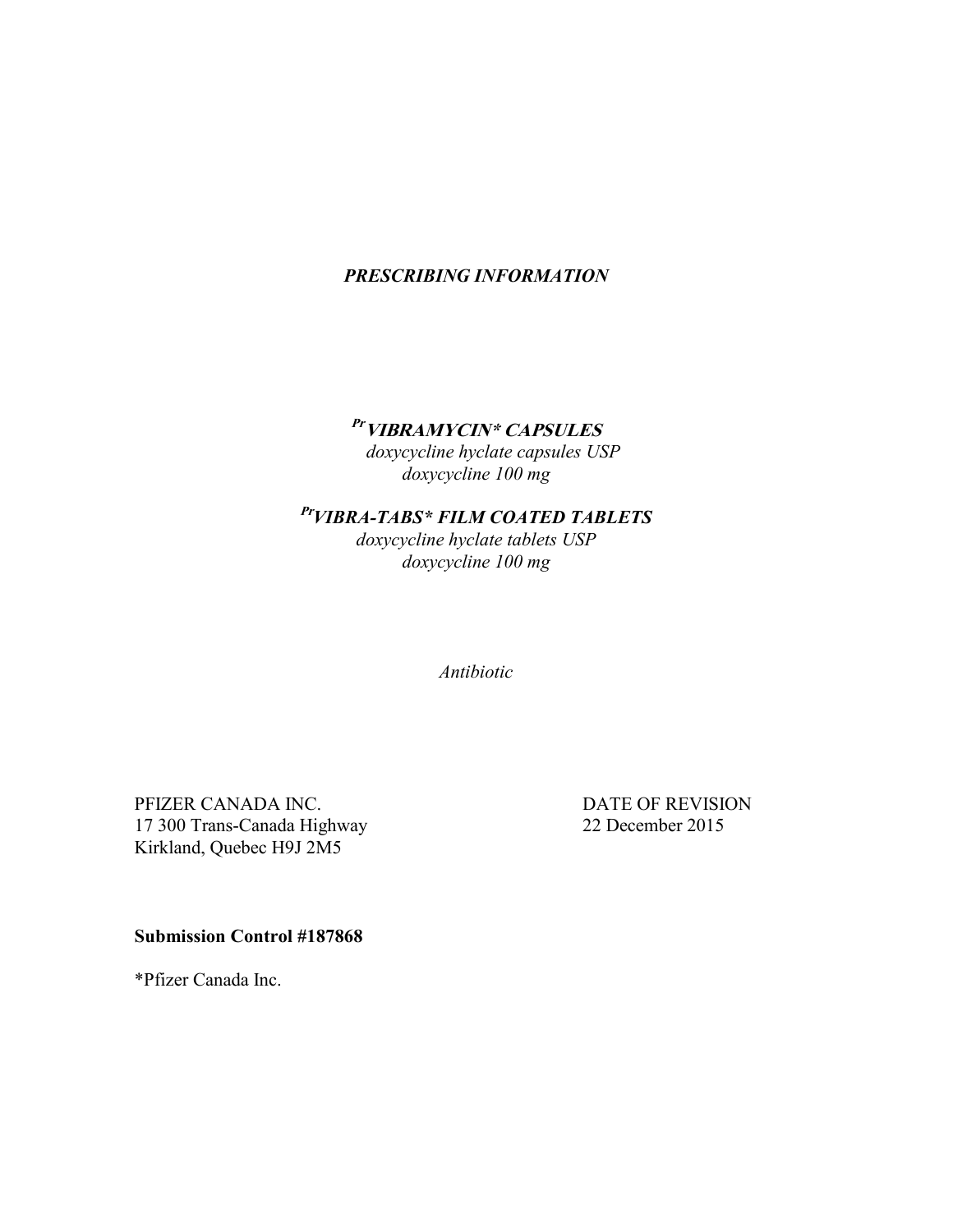### **NAME OF DRUGS**

# Pr VIBRAMYCIN\* CAPSULES

doxycycline hyclate capsules USP doxycycline 100 mg

Pr VIBRA-TABS\* FILM COATED TABLETS doxycycline hyclate tablets USP doxycycline 100 mg

#### **THERAPEUTIC CLASSIFICATION**

Antibiotic

### **ACTION**

Doxycycline hyclate is a broad-spectrum antibiotic and is active against a wide range of Gram-negative and Gram-positive organisms. Doxycycline exerts its bacteriostatic effect by the inhibition of protein synthesis.

### **INDICATIONS AND CLINICAL USE**

**VIBRAMYCIN/VIBRA-TABS** (doxycycline hyclate) may be indicated for the treatment of:

Pneumonia: Single and multilobe pneumonia and bronchopneumonia due to susceptible strains of *Streptococcus pneunomiae* and other *Streptococcus* spp., *Staphylococcus* spp., *H. influenzae* and *Klebsiella pneumoniae*.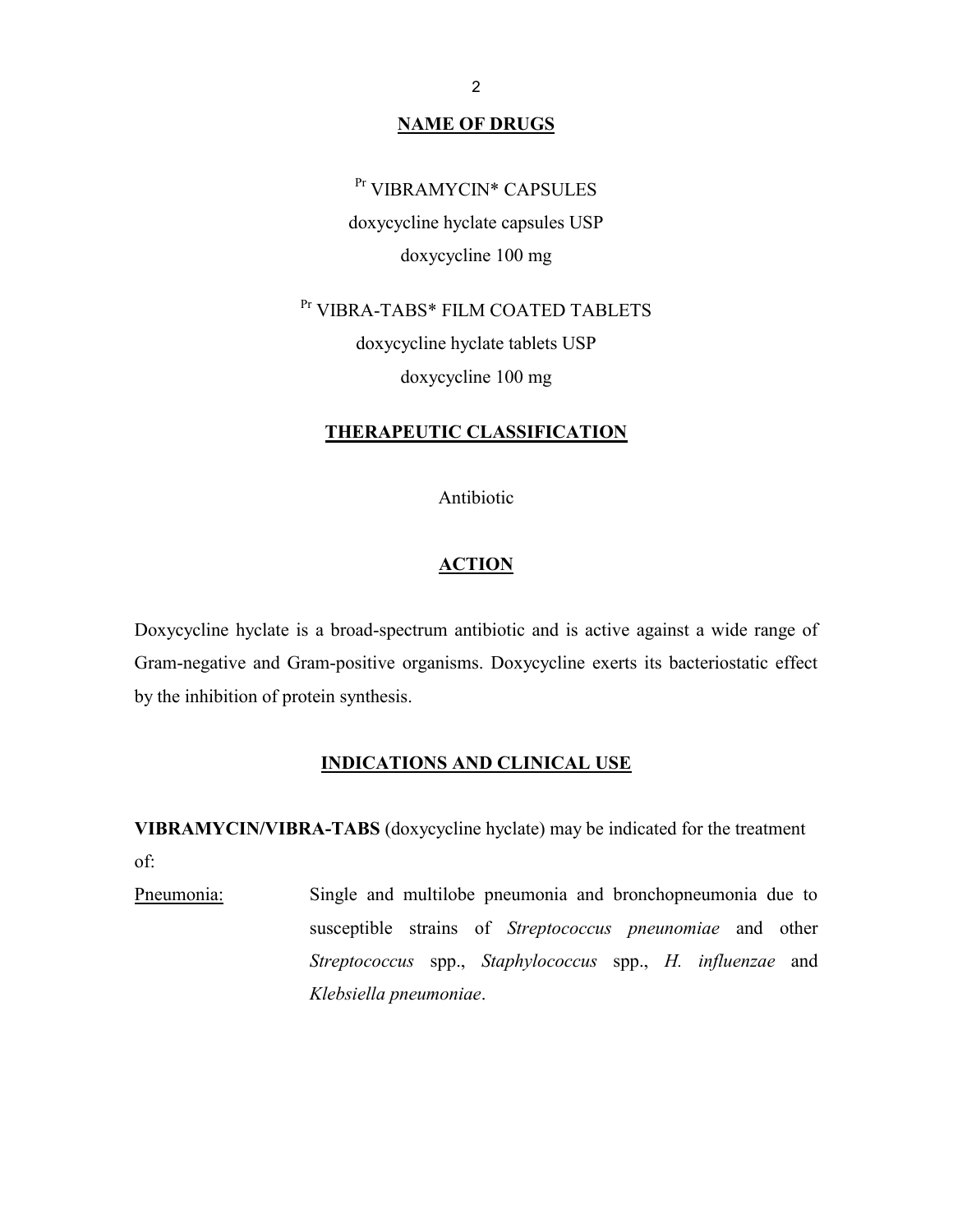**Other Respiratory** 

Tract Infections: Pharyngitis, tonsillitis, sinusitis, otitis media, bronchitis caused by susceptible strains of  $\beta$ -hemolytic *Streptococcus*, *Staphylococcus* spp., *Streptococcus pneunomiae* and *H. influenzae*.

Genitourinary Tract

Infections: Pyelonephritis, cystitis, urethritis caused by susceptible strains of *Klebsiella* spp., *Enterobacter aerogenes, E. coli*, *Enterococcus* spp., *Staphylococcus* spp., *Streptococcus* spp. and gonococcal urethritis caused by *Neisseria gonorrhoeae.*

> In adult patients with urethritis, cervicitis and vaginitis with a positive test for *Chlamydia trachomatis* and/or *Ureaplasma urealyticum*, clinical resolution and absence of detectable organisms have only been observed at completion of ORAL therapy with **VIBRAMYCIN/VIBRA-TABS**. Relapses or reinfection can occur. In these cases, limited data suggest that some patients may derive clinical benefit from an alternative therapy. The effect on long term morbidity has not been established.

### Skin and Soft Tissue

Infections: Impetigo, furunculosis, cellulitis, abscess, wound infections, paronychia, caused by susceptible strains of *Staphylococcus aureus* and *epidermidis*, *Streptococcus* spp., *E. coli*, *Klebsiella* spp. and *Enterobacter aerogenes.*

Gastro-intestinal

Infections: Caused by susceptible strains of *Shigella* spp., *Salmonella* spp. and *E. coli*.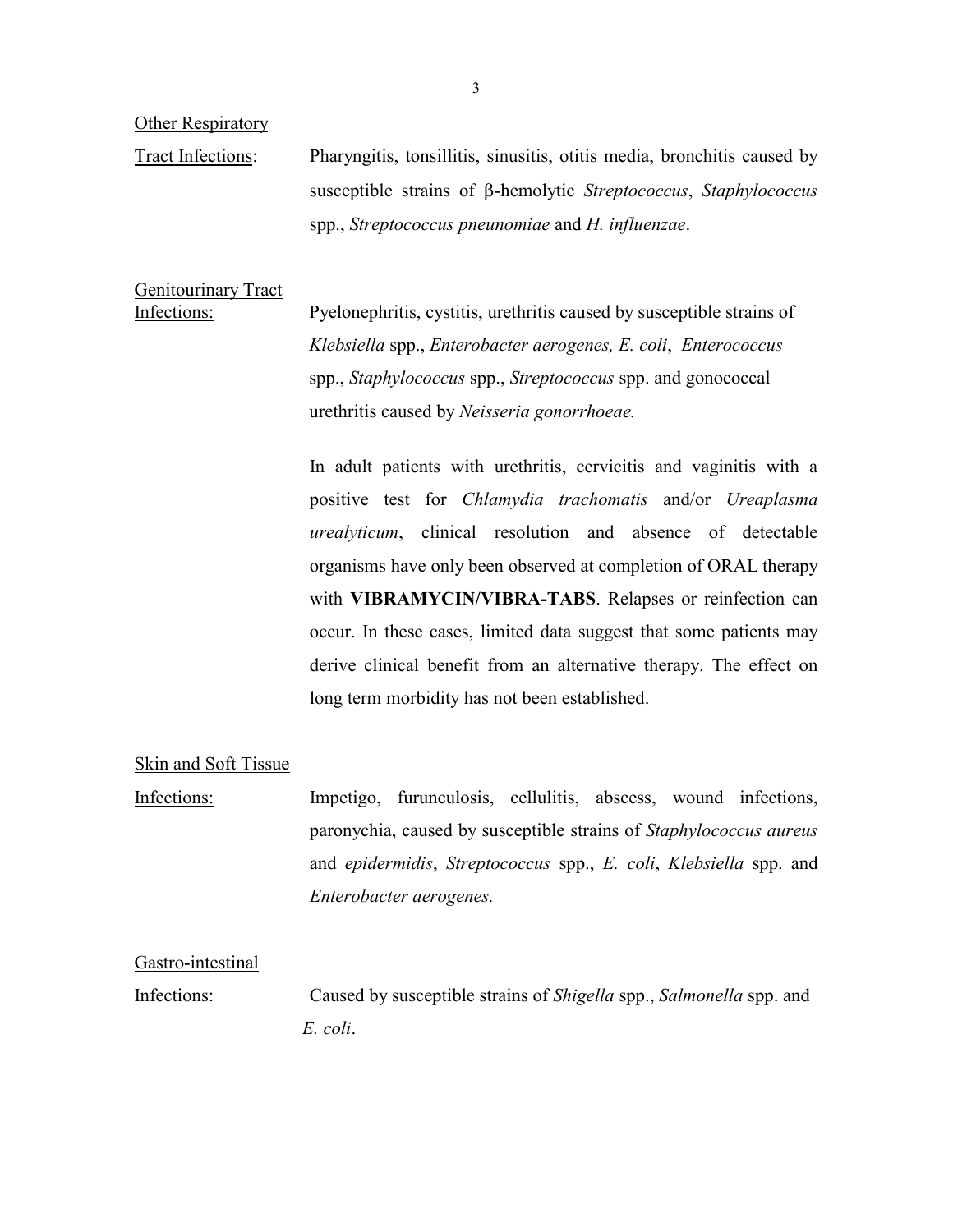Up to 44 percent of strains of *Streptococcus pyogenes* and 74 percent of *Streptococcus faecalis* have been found to be resistant to tetracycline drugs.

Appropriate culture and susceptibility studies should be carried out prior to initiation of therapy with **VIBRAMYCIN/VIBRA-TABS** and if clinically indicated during treatment. Consideration may be given to the initiation of therapy before obtaining results of these tests, however modification of such treatment may be required once the results become available.

### **CONTRAINDICATIONS**

**VIBRAMYCIN/VIBRA-TABS** (doxycycline hyclate) is contraindicated in individuals who have shown hypersensitivity to **VIBRAMYCIN/VIBRA-TABS** (doxycycline hyclate), and to any of its inert ingredients or to any other tetracycline, and in patients with myasthenia gravis.

**VIBRAMYCIN/VIBRA-TABS** (doxycycline hyclate) is contraindicated in patients taking isotretinoin (see **PRECAUTIONS AND DRUG INTERACTIONS**).

#### **WARNINGS**

#### General

**VIBRAMYCIN/VIBRA-TABS** (doxycycline hyclate) like other tetracyclines, may form a stable calcium complex in any bone-forming tissue, though *in vitro* it binds calcium less strongly than other tetracyclines. It should be anticipated that the use of **VIBRAMYCIN/VIBRA-TABS** during tooth development (last trimester of pregnancy, during lactation, neonatal period and early childhood to the age of 8 years) may cause permanent discoloration of the teeth (yellow-gray-brown). Though more commonly associated with long term use of tetracyclines, this effect has also been known to occur after short courses. Enamel hypoplasia has also been reported.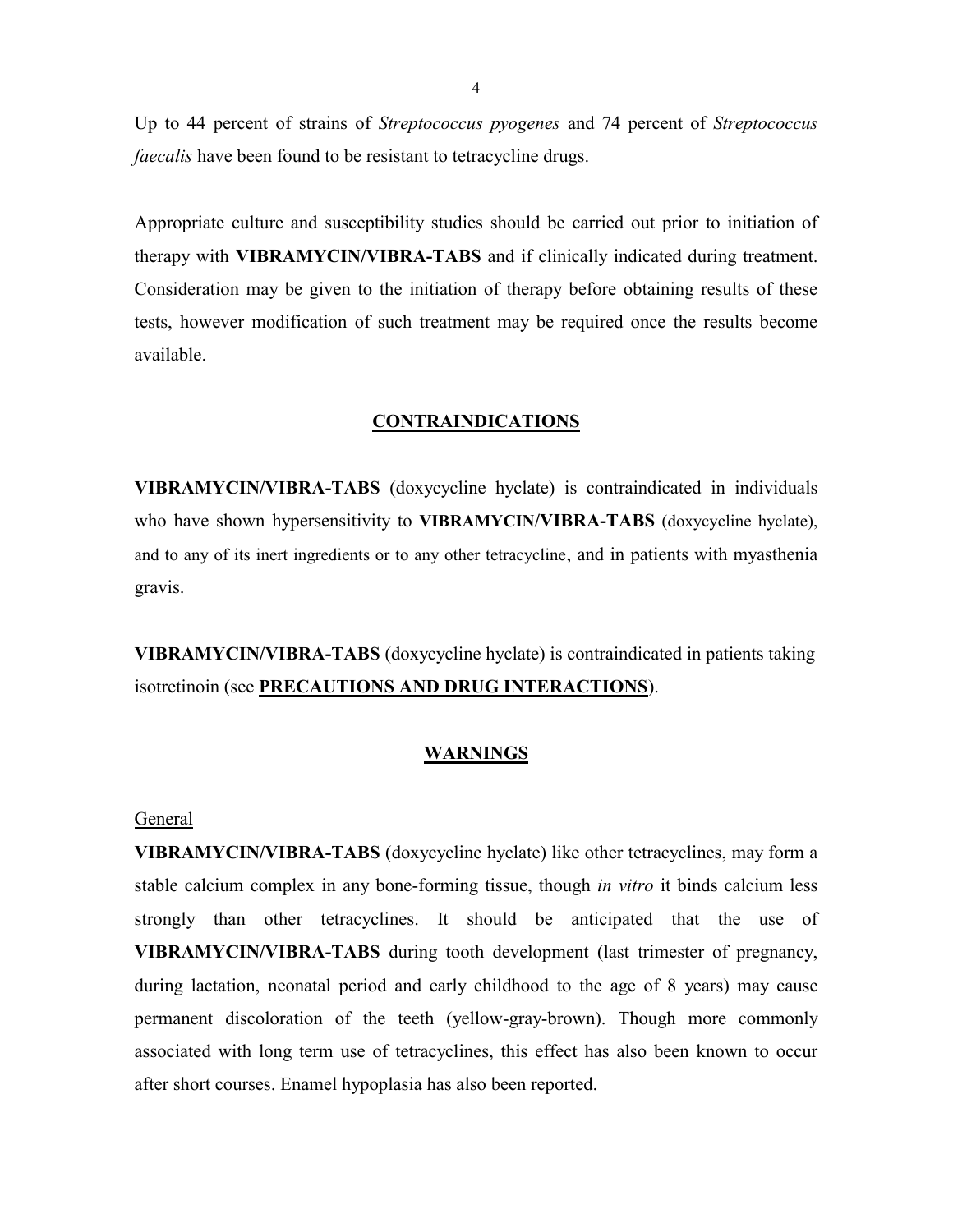**VIBRAMYCIN/VIBRA-TABS** should, therefore, not be used in these age groups unless other drugs are unlikely to be effective or are contraindicated.

Carcinogenesis and Mutagenesis

Long-term studies in animals to evaluate carcinogenic potential of doxycycline have not been conducted. However, there has been evidence of oncogenic activity in rats in studies with the related antibiotics, oxytetracycline (adrenal and pituitary tumors) and minocycline (thyroid tumors).

Likewise, although mutagenicity studies of doxycycline have not been conducted, positive results in in-vitro mammalian cell assays have been reported for related antibiotics (tetracycline).

#### **Gastrointestinal**

Instances of esophageal lesions (esophagitis and ulcerations), sometimes severe, have been reported in patients receiving doxycycline. The patients must be instructed to take **VIBRAMICIN/VIBRA-TABS** with a full glass of water, to keep in orthostatic position after the administration and not to go to bed within 1-2 hours after the intake. If symptoms such as dysphagia and retrosternal pain occur, **VIBRAMYCIN/VIBRA-TABS** should be discontinued and an esophagic lesion must be investigated (see **PRECAUTIONS, ADVERSE REACTIONS, DOSAGE AND ADMINISTRATION** and **INFORMATION FOR THE PATIENT**).

**VIBRAMYCIN/VIBRA-TABS** should not be prescribed to patients with obstructive esophagic pathology, such as stenosis and achalasia.

*Clostridium difficile*-associated disease (CDAD) has been reported with use of many antibacterial agents, including **VIBRAMYCIN/VIBRA-TABS**. CDAD may range in severity from mild diarrhea to fatal colitis. It is important to consider this diagnosis in patients who present with diarrhea, or symptoms of colitis, pseudomembranous colitis,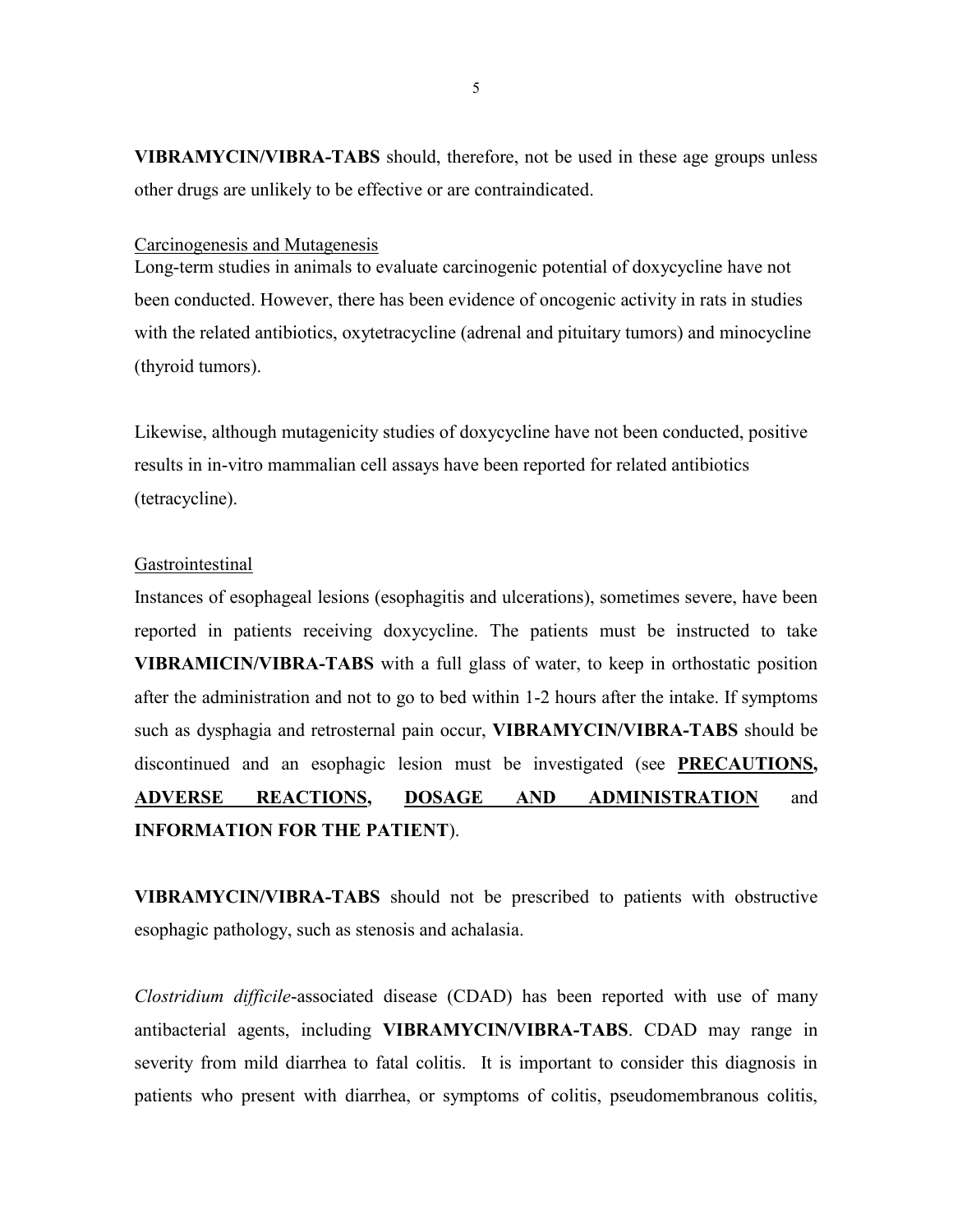toxic megacolon, or perforation of colon subsequent to the administration of any antibacterial agent. CDAD has been reported to occur over 2 months after the administration of antibacterial agents.

Treatment with antibacterial agents may alter the normal flora of the colon and may permit overgrowth of Clostridium difficile. C. difficile produces toxins A and B, which contribute to the development of CDAD. CDAD may cause significant morbidity and mortality. CDAD can be refractory to antimicrobial therapy.

If the diagnosis of CDAD is suspected or confirmed, appropriate therapeutic measures should be initiated. Mild cases of CDAD usually respond to discontinuation of antibacterial agents not directed against *Clostridium difficile*. In moderate to severe cases, consideration should be given to management with fluids and electrolytes, protein supplementation, and treatment with an antibacterial agent clinically effective against *Clostridium difficile*. Surgical evaluation should be instituted as clinically indicated, as surgical intervention may be required in certain severe cases. (see **ADVERSE** 

### **REACTIONS**)

#### Skin

Photosensitivity reaction manifested by an exaggerated sunburn reaction has been observed in some individuals taking tetracyclines. Patients apt to be exposed to direct sunlight or ultraviolet light should be advised that this reaction can occur with **VIBRAMYCIN/VIBRA-TABS,** and treatment should be discontinued at the first evidence of skin erythema (see **PRECAUTIONS, ADVERSE REACTIONS** and **INFORMATION FOR THE PATIENT**). The use of sunscreen or sunblock prior to sun or UV light exposure should be considered in patients taking **VIBRAMYCIN/VIBRA-TABS**.

#### **Hypersensitivity**

Hypersensitivity adverse drug reactions that included, but not limited to anaphylactic reaction, angionedema, dyspnea, tachycardia, hypotension, pericarditis, urticaria, rash,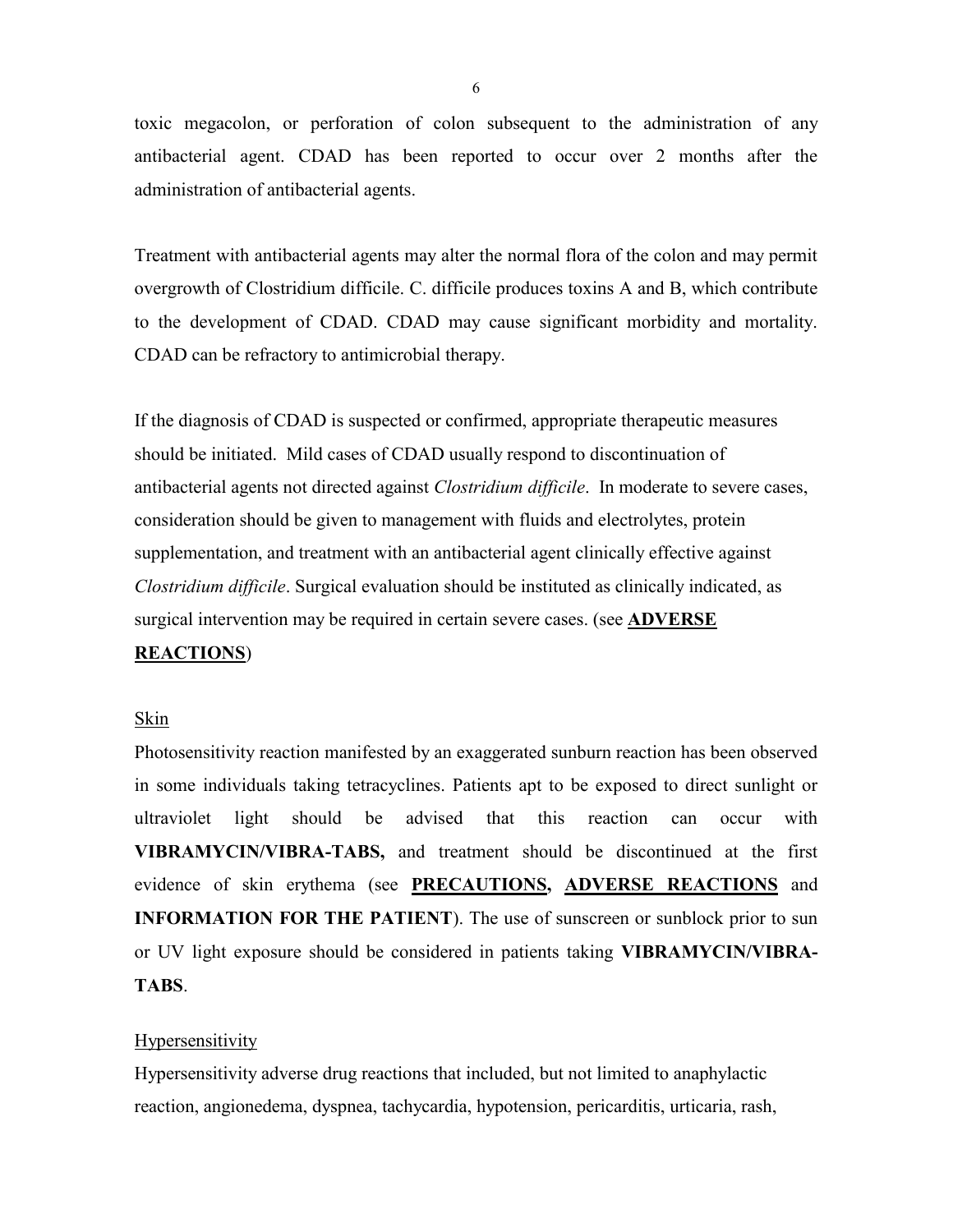erythema multiforme, Stevens-Johnson and toxic epidermal necrolysis have been reported with **VIBRAMYCIN/VIBRA-TABS** use. Some of these reactions were serious. If an allergic reaction occurs, administration of **VIBRAMYCIN/VIBRA-TABS** should be discontinued and appropriate therapy should be initiated.

**VIBRAMYCIN/VIBRA-TABS** has been associated with the development of autoimmune adverse drug reactions including exacerbation of systemic lupus erythematous, rash, peripheral edema, arthralgia, myalgia, serum sickness. If patients with autoimmune reactions are suspected, administration of **VIBRAMYCIN/VIBRA-TABS** should be discontinued and liver function tests, ANA, CBC, and other appropriate tests should be performed to evaluate the patients.

### Renal

The anti-anabolic action of tetracyclines may cause an increase in BUN. Studies to date indicate that this anti-anabolic effect does not occur with the use of doxycycline in patients with impaired renal function.

#### Usage in Pregnancy

**VIBRAMYCIN/VIBRA-TABS** should not be administered to pregnant women, unless in the judgment of the physician the potential benefit to the mother outweighs the risk to the fetus (see above **WARNINGS** section about use during tooth development).

Results of animal studies indicate that tetracyclines cross the placenta, are found in fetal tissues, and can have toxic effects on the developing fetus (often related to retardation of skeletal development). Evidence of embryotoxicity has also been noted in animals treated early in pregnancy.

#### Usage During Lactation

7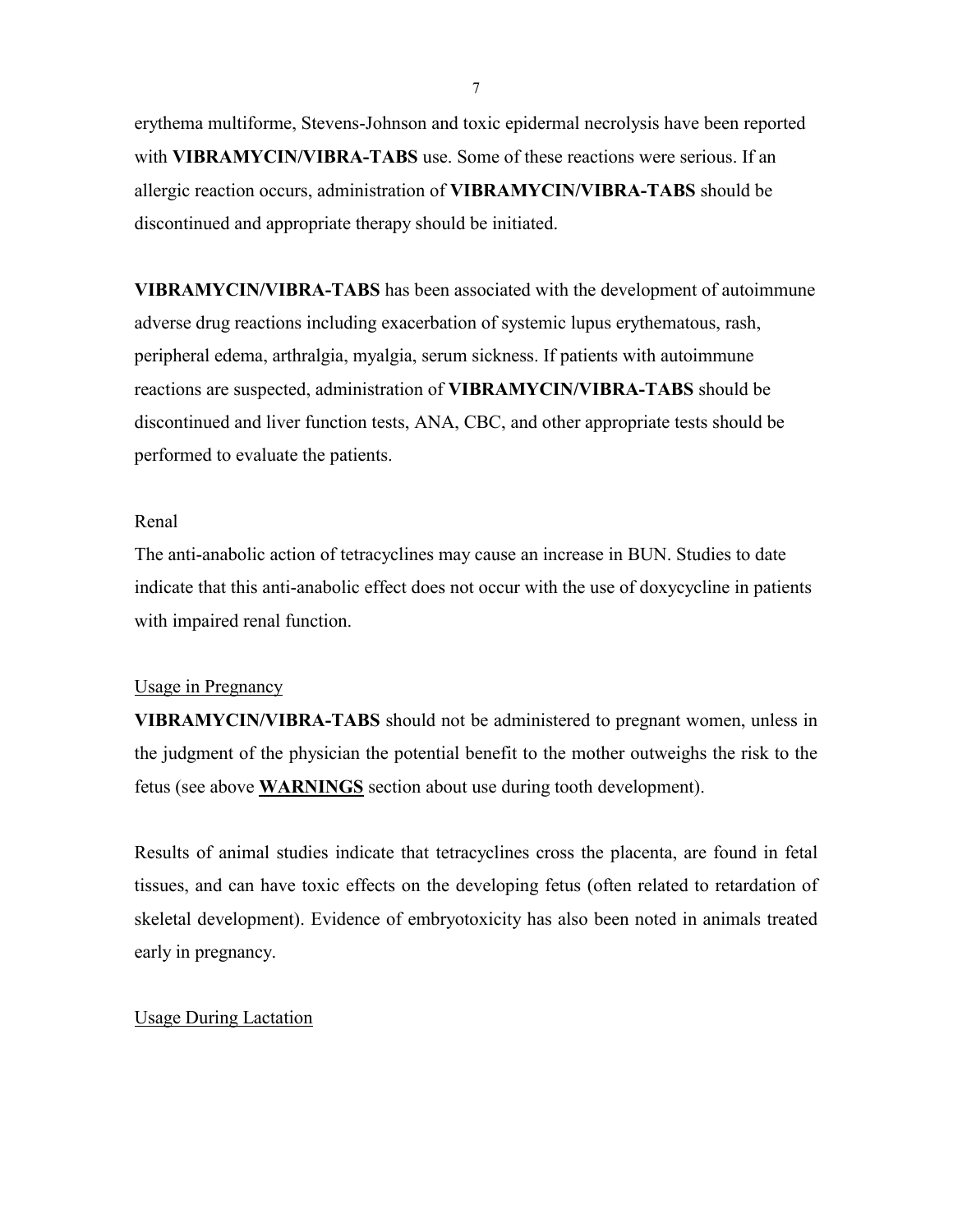Tetracyclines are excreted in the milk of lactating women. Accordingly the use of **VIIBRAMYCIN/VIBRA-TABS** is not recommended in women while they are breast feeding (see above **WARNINGS** section about use during tooth development).

Use in Newborns, Infants and Children

The use of **VIBRAMYCIN/VIBRA-TABS** in children under 8 years is not recommended because safe conditions for its use have not been established (see above **WARNINGS** section about use during tooth development).

Doxycycline hyclate like other tetracyclines forms a stable calcium complex in any bone-forming tissue. A decrease in the fibula growth rate has been observed in prematures given oral tetracycline in doses of 25 mg/kg every six hours. This reaction was shown to be reversible when the drug was discontinued.

#### **PRECAUTIONS**

In clinical studies to date, administration of **VIBRAMYCIN/VIBRA-TABS** (doxycycline hyclate) did not lead to increased serum levels nor to an increase in the serum half-life of doxycycline in patients with impaired renal function. Modification of **VIBRAMYCIN/VIBRA-TABS** dosage for these patients is not necessary. Although no evidence of increased toxicity has been observed in such patients, the potential for increased hepatic or other toxicity should be considered until further data on the metabolic fate of doxycycline under these conditions become available.

Concurrent administration of **VIBRAMYCIN/VIBRA-TABS** with agents known to be hepatotoxic should be avoided.

The use of antibiotics may occasionally result in overgrowth of non-susceptible organisms including fungi; thus, observation of the patient is essential.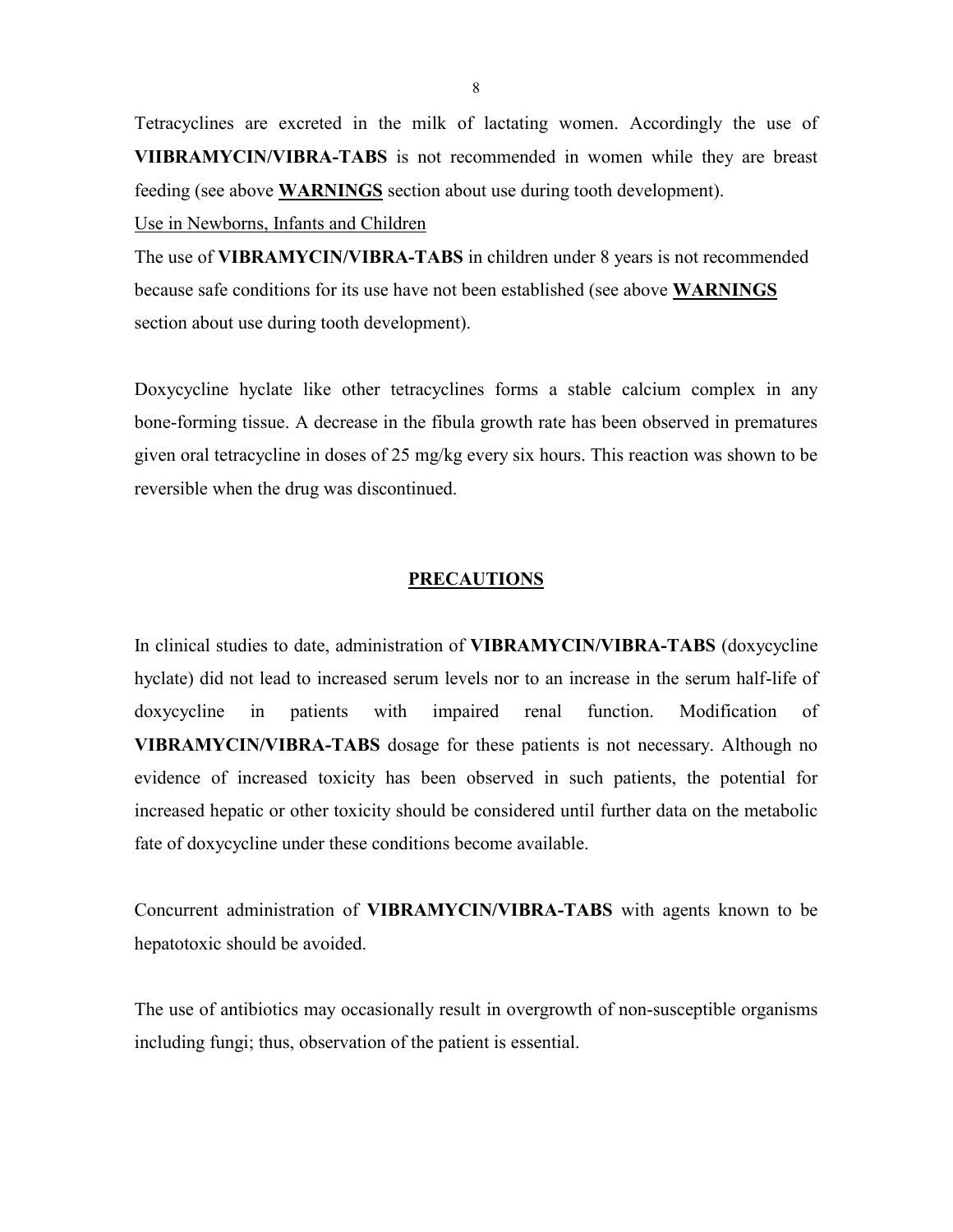Patients should be advised that the use of doxycycline might increase the incidence of vaginal candidiasis (see **ADVERSE REACTIONS** and **INFORMATION FOR THE PATIENT**).

Benign intracranial hypertension (pseudotumor cerebri) has been associated with the use of tetracyclines including doxycycline. Benign intracranial hypertension (pseudotumor cerebri) is usually transient, however cases of permanent visual loss secondary to benign intracranial hypertension (pseudotumor cerebri) have been reported with tetracyclines including doxycycline. If visual disturbance occurs during treatment, prompt ophthalmologic evaluation is warranted. Since intracranial pressure can remain elevated for weeks after drug cessation patients should be monitored until they stabilize. Concomitant use of isotretinoin and doxycycline should be avoided because isotretinoin is also known to cause benign intracranial hypertension (pseudotumor cerebri).

#### (see **ADVERSE REACTIONS**).

Cases of esophageal injury consisting of esophagitis and esophageal ulceration have been reported in patients receiving **VIBRAMYCIN/VIBRA-TABS** orally. Most of these patients took medication immediately before going to bed and/or without adequate amount of fluid (see **DOSAGE AND ADMINISTRATION**). If this should occur, **VIBRAMYCIN/VIBRA-TABS** should be discontinued until healing occurs. Administration of antacids and/or cimetidine has provided relief in the treatment of such cases. TO REDUCE THE RISK OF ESOPHAGEAL INJURY, PATIENTS SHOULD BE ADVISED TO TAKE **VIBRAMYCIN CAPSULES** OR **VIBRA-TABS FILM COATED TABLETS** WITH AN ADEQUATE AMOUNT OF FLUID WHILE STANDING OR SITTING UPRIGHT. **VIBRAMYCIN/VIBRA-TABS** should not be given at bedtime.

In long term therapy with **VIBRAMYCIN/VIBRA-TABS,** periodic laboratory evaluation of organ systems, including hematopoietic, renal and hepatic studies should be performed.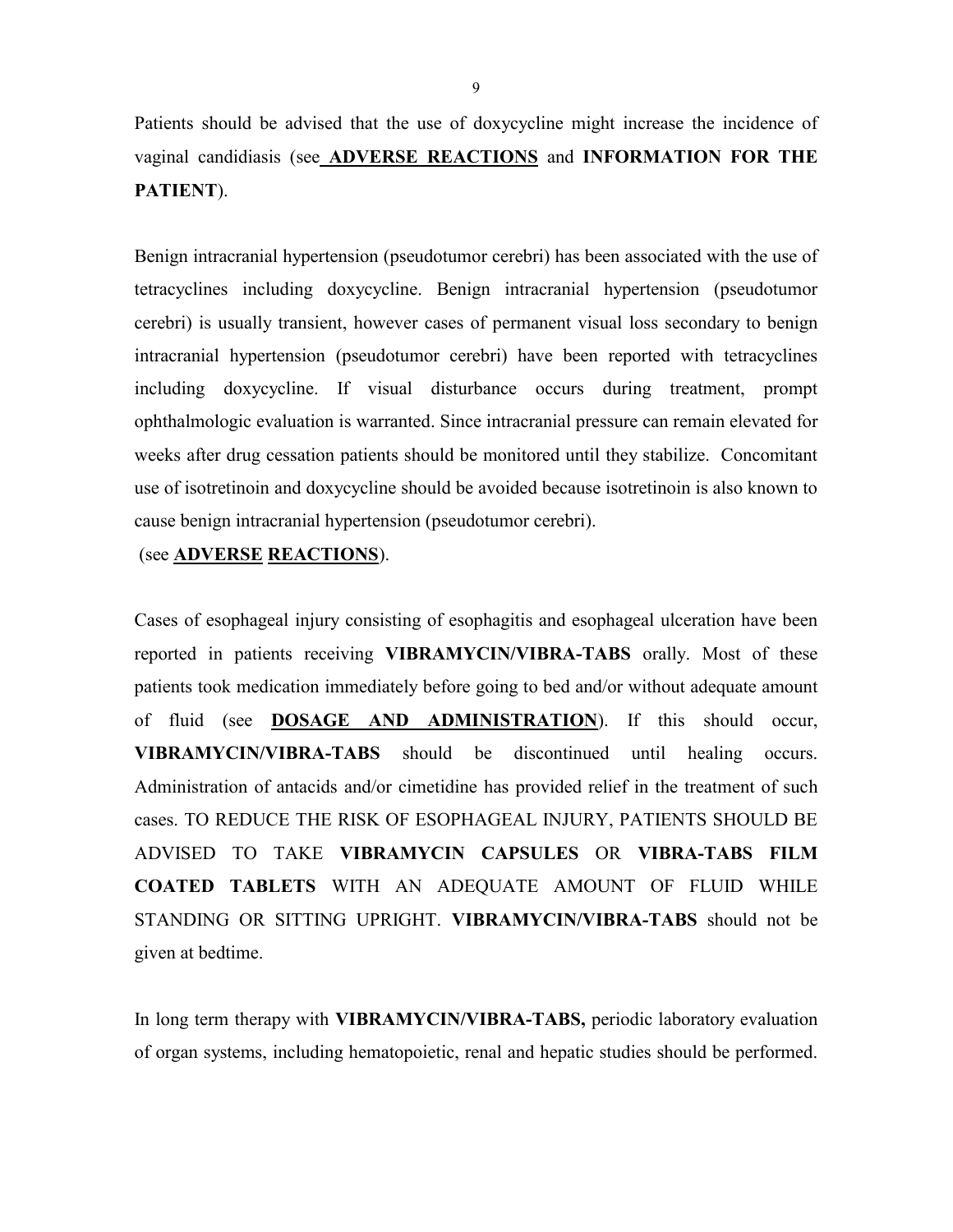Liver function tests should be carried out at regular intervals on patients receiving high doses for prolonged periods of time.

#### Drug interactions

**VIBRAMYCIN/VIBRA-TABS** should be given with caution to patients receiving oral anticoagulants. Because the tetracyclines have been shown to depress plasma prothrombin activity, patients who are on anticoagulant therapy may require downward adjustment of their anticoagulant dosage.

Antacids containing aluminum, calcium or magnesium impair absorption and should not be given to patients taking **VIBRAMYCIN/VIBRA-TABS**.

The concurrent use of **VIBRAMYCIN/VIBRA-TABS** (doxycycline hyclate) with alcohol, barbiturates, phenytoin and carbamazepine (hepatic enzyme inducers) has been reported to result in a reduction of plasma half-life of doxycycline, thereby reducing the antimicrobial effectiveness of **VIBRAMYCIN/VIBRA-TABS.** This effect may last for several days after discontinuation of therapy with the interacting agent. Therefore, consideration should be given to re-adjustment of the daily dose of **VIBRAMYCIN/VIBRA-TABS** when administered concomitantly with alcohol and with drugs known to be enzyme inducers.

It has been reported that concurrent administration of ferrous sulphate (iron) lowered serum concentrations of doxycycline given orally and shortened the serum half-life after a single intravenous injection. In the event that iron and iron-containing products have to be given during treatment with **VIBRAMYCIN/VIBRA-TABS,** the interval between administration of each drug should be as wide as possible.

It has been reported that when subsalicylate bismuth was given simultaneously and as a multiple-dose regimen before oral **VIBRAMYCIN/VIBRA-TABS** there was a reduced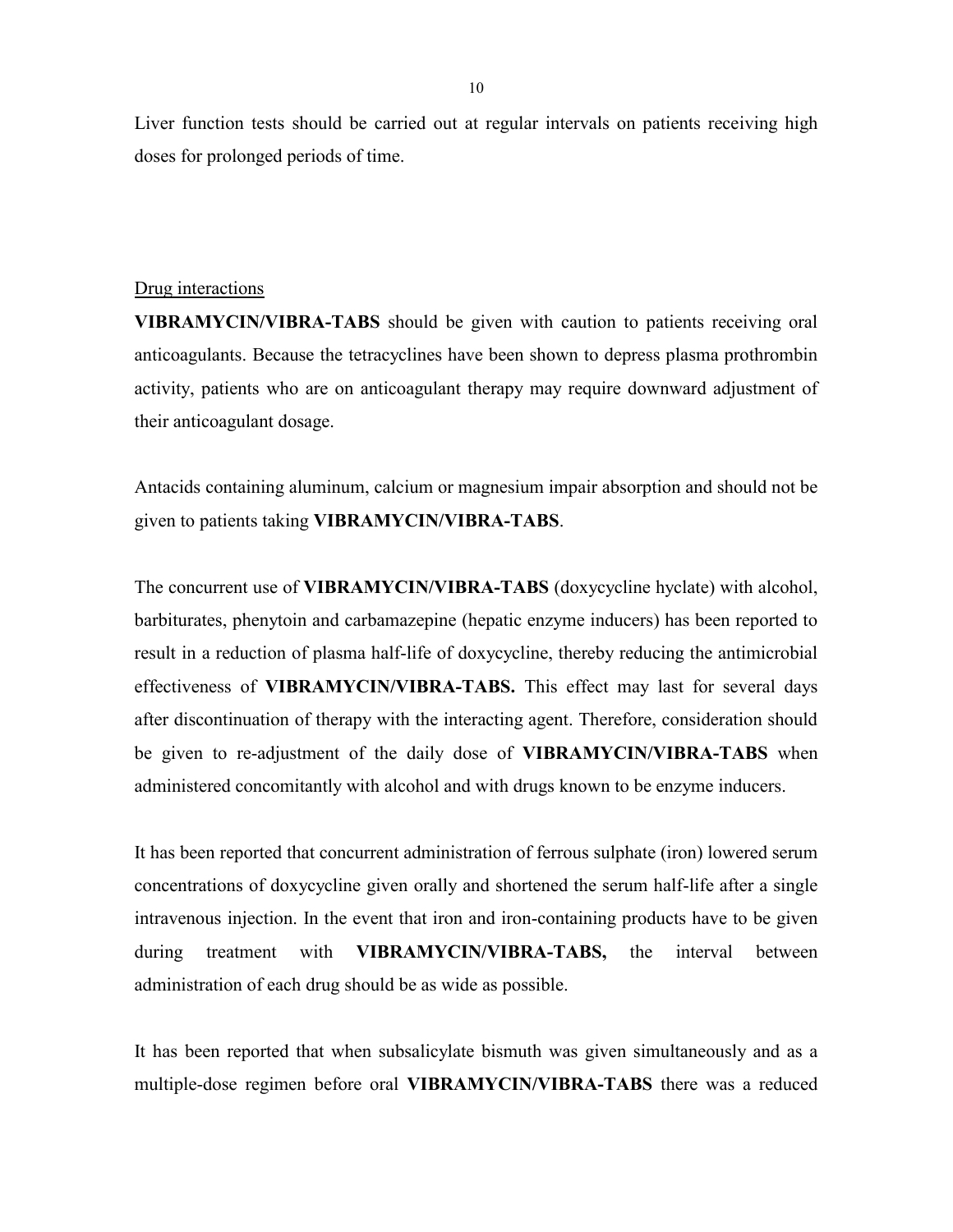bioavailability of doxycycline. Also peak serum concentrations of doxycycline were significantly decreased when subsalicylate bismuth was given 2 hours before oral **VIBRAMYCIN/VIBRA-TABS** but not when given 2 hours after oral **VIBRAMYCIN/VIBRA-TABS**. Therefore subsalicylate bismuth should not be taken during therapy with oral **VIBRAMYCIN/VIBRA-TABS.**

Since bacteriostatic drugs may interfere with the bactericidal action of penicillin, it is advisable to avoid giving **VIBRAMYCIN/VIBRA-TABS,** or any other tetracycline, in conjunction with penicillin.

There have been anecdotal reports that concurrent use of tetracyclines may render oral contraceptives less effective.

The concurrent use of tetracycline and Penthrane (methoxyflurane) has been reported to result in fatal renal toxicity.

Concomitant use of isotretinoin and doxycycline should be avoided because isotretinoin is also known to cause benign intracranial hypertension (pseudotumor cerebri) (**see PRECAUTIONS**).

### Drug Laboratory Test Interactions

False elevations of urinary catecholamine levels may occur due to interference with the fluorescence test.

#### **ADVERSE REACTIONS**

#### GASTROINTESTINAL:

As with other broad spectrum antibiotics administered orally and parenterally, gastro-intestinal disturbances such as decreased appetite, nausea, vomiting, diarrhea, glossitis, dysphagia, stomatitis, proctitis and enterocolitis, may occur, but have rarely been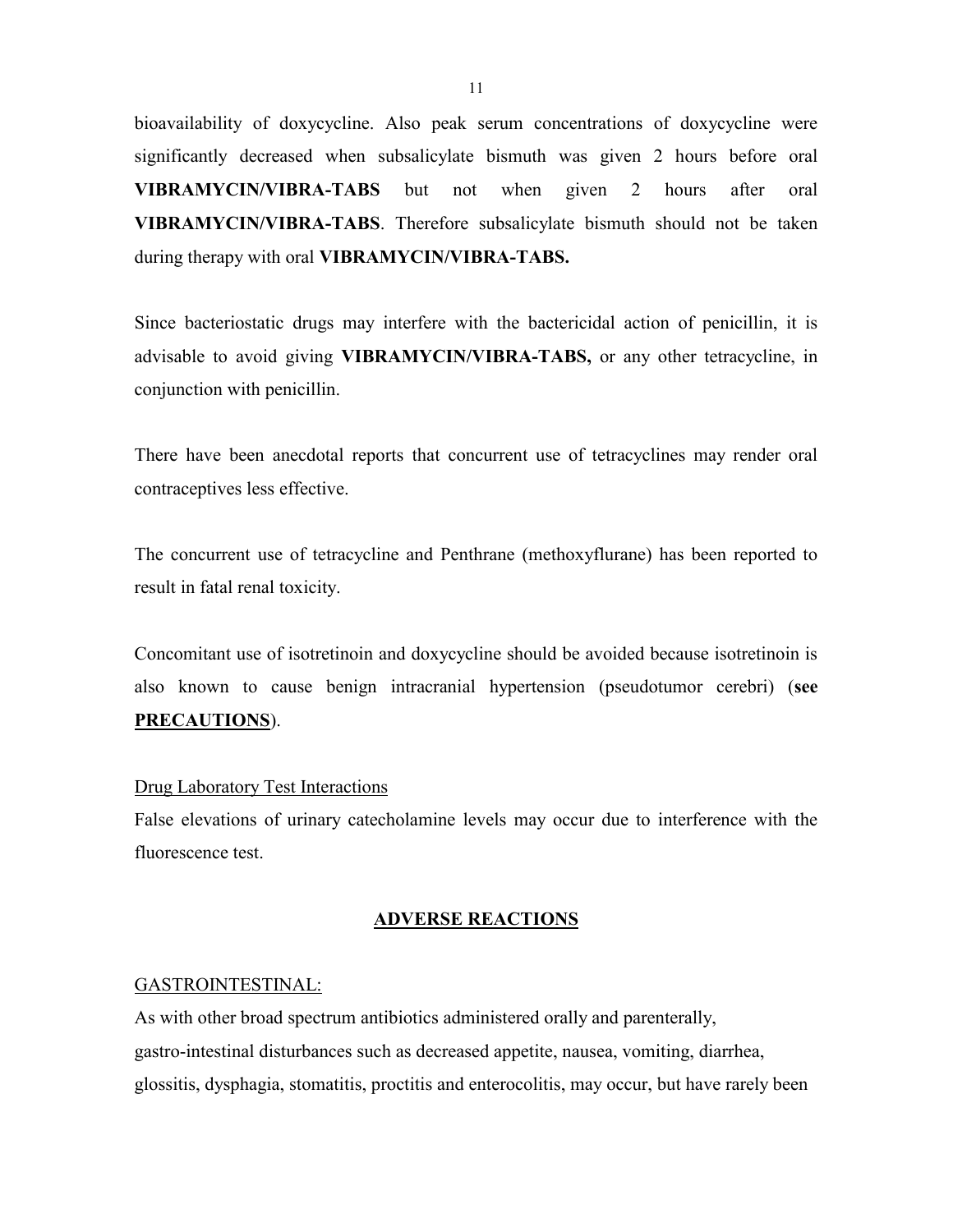sufficiently troublesome to warrant discontinuation of therapy with VIBRAMYCIN/VIBRA-TABS (doxycycline hyclate). Abdominal pain, dyspepsia (heartburn/gastritis), pseudomembranous colitis, *Clostridium difficile colitis* and inflammatory lesions (with monilial overgrowth) in the anogenital region have also been reported. Due to oral doxycycline's virtually complete absorption, side effects of the lower bowel, particularly diarrhea, have been infrequent.

Cases of esophagitis and esophageal ulcer, sometimes severe, in patients receiving capsule and tablet form of **VIBRAMYCIN/VIBRA-TABS** (doxycycline hyclate) have been reported (see **WARNINGS, PRECAUTIONS, DOSAGE AND ADMINISTRATION**, **INFORMATION FOR THE PATIENT**).

# AUTONOMIC NERVOUS SYSTEM:

Flushing.

# HYPERSENSITIVITY

Hypersensitivity reactions consisting of urticaria, angioedema, anaphylactic reaction, anaphylactoid reaction, Henoch-Schonlein Purpura, dyspnea, hypotension, pericarditis, peripheral edema, serum sickness, tachycardia and exacerbation of systemic lupus erythematosus have been reported.

### SKIN:

Maculopapular and erythematous rashes, photosensitivity reaction, photo-onycholysis, erythema multiforme, Stevens-Johnson syndrome and Toxic epidermal necrolysis have been reported. Dermatitis exfoliative has also been reported but is uncommon (see **WARNINGS**, skin).

MUSCULO-SKELETAL:

Arthralgia and myalgia.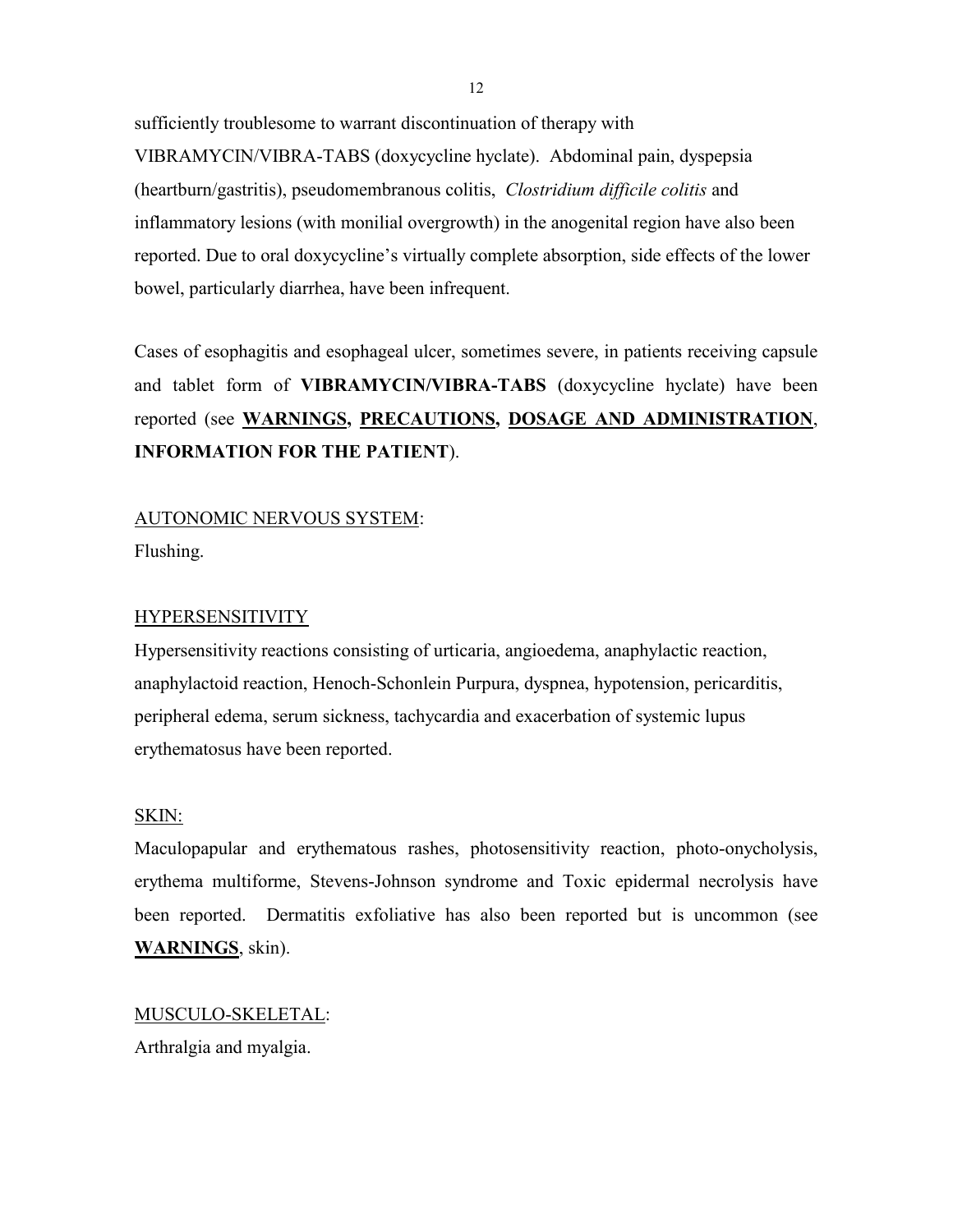### CENTRAL NERVOUS SYSTEM:

Headache, fontanelle bulging in infants and benign intracranial hypertension (pseudotumor cerebri) in adults. In relation to benign intracranial hypertension, symptoms included blurring of vision, scotomata and diplopia. Permanent visual loss has been reported (see

# **PRECAUTIONS**).

# LIVER/BILIARY:

There have been reports of hepatotoxicity (including hepatic failure, autoimmune hepatitis and cholestasis) and hepatic function abnormal. As with other tetracyclines, hepatitis, elevation of SGOT or SGPT values have been reported, the significance of which is not known.

## HAEMATOLOGIC:

Hemolytic anemia, thrombocytopenia, neutropenia, eosinophilia, leukopenia.

### IMMUNE SYSTEM DISORDERS:

Drug Reaction with Eosinophilia and Systemic Symptoms (DRESS)

### HEARING/VESTIBULAR:

Tinnitus.

INVESTIGATIONS (Renal Function Analyses) Blood urea increased (apparently dose related) has been reported.

UROGENITAL: Vaginal candidiasis (see **PRECAUTIONS**)

### OTHERS:

When given over prolonged periods tetracyclines have been reported to produce brownblack microscopic discolouration of the thyroid gland. Abnormalities of thyroid function have not been shown to date (see **TOXICOLOGY**, Subacute Toxicity).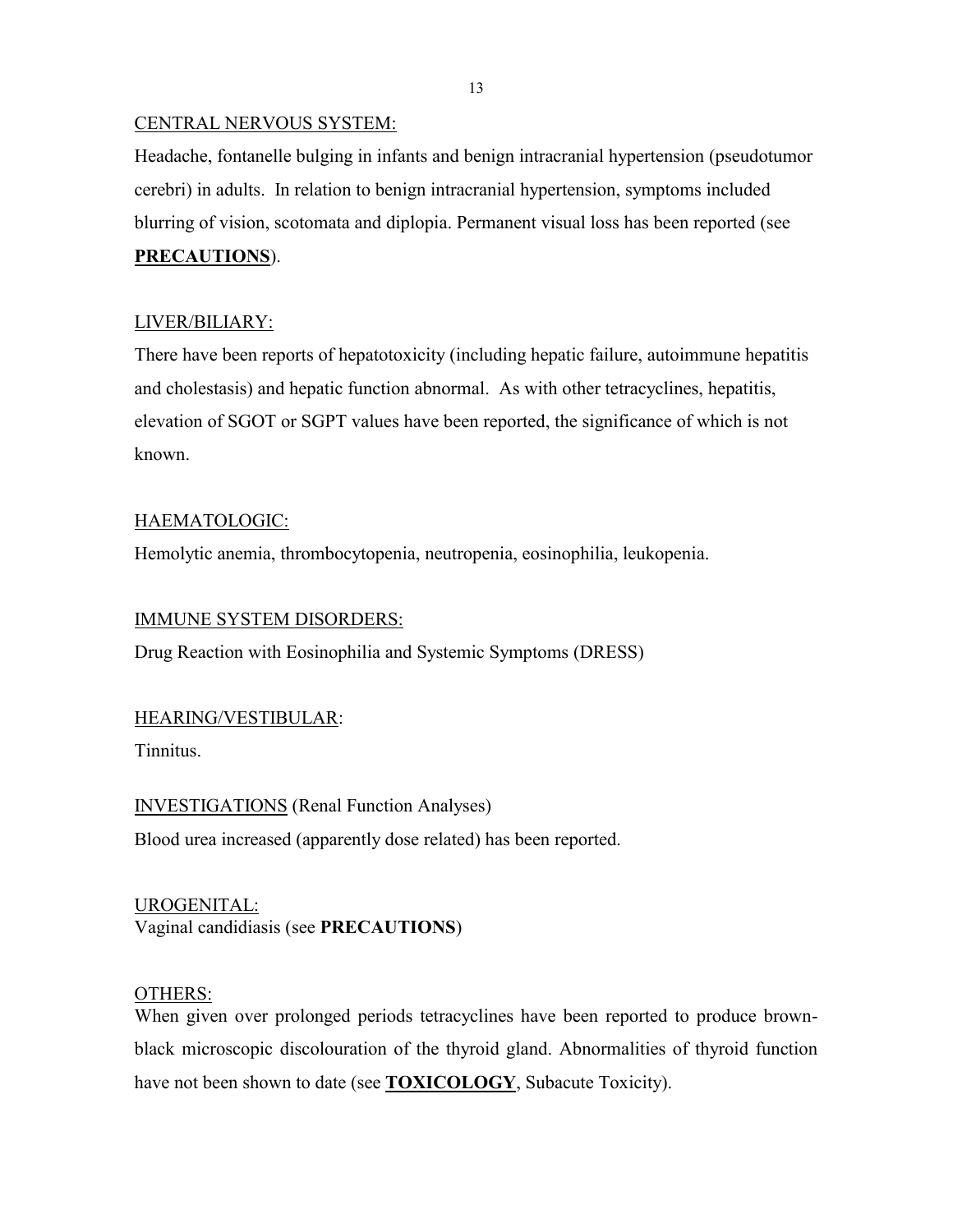#### **SYMPTOMS AND TREATMENT OF OVERDOSAGE**

Specific information on symptoms or treatment of overdosage with **VIBRAMYCIN/VIBRA-TABS** (doxycycline hyclate) is not available. In case of overdosage, discontinue medication. Treatment, therefore, should be symptomatic and gastric lavage may be considered for overdosage with the oral preparation. Dialysis does not alter serum half-life and thus would not be of benefit in treating cases of overdosage.

For management of suspected drug overdose contact your regional Poison Control Centre.

### **DOSAGE AND ADMINISTRATION**

### **DOSAGE**

EXCEEDING THE RECOMMENDED DOSAGE MAY RESULT IN AN INCREASED INCIDENCE OF SIDE EFFECTS.

**Adults** The recommended dosage of oral **VIBRAMYCIN/VIBRA-TABS** for the majority of susceptible infections is a single loading dose of 200 mg on the first day of treatment followed by a maintenance dosage of 100 mg once daily at the same time each day thereafter.

> In the management of more severe infections (particularly chronic infections of the urinary tract), 200 mg should be given daily throughout the treatment period.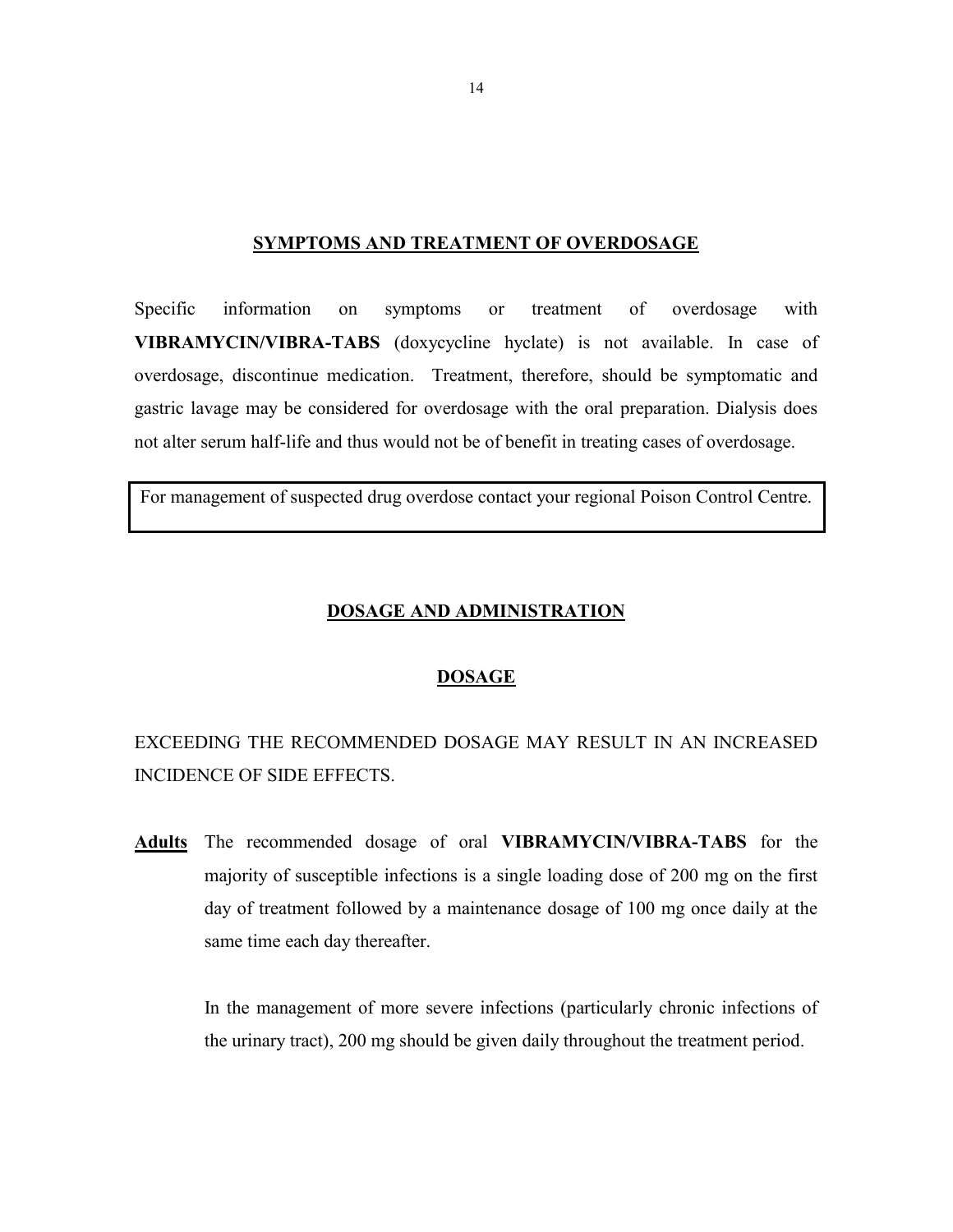Therapy should be continued for at least 24-48 hours after symptoms and fever have subsided. It should be noted, however, that effective antibacterial levels are usually present 24 to 36 hours following discontinuance of **VIBRAMYCIN/VIBRA-TABS** therapy.

When used in streptococcal infections, therapy should be continued for 10 days to prevent the development of rheumatic fever or glomerulonephritis.

For treatment of uncomplicated acute gonococcal infections, the recommended dosage is 200 mg starting and 100 mg in the evening, the first day, followed by 100 mg b.i.d. for 3 days.

For treatment of uncomplicated urethral, endocervical, or vaginal infections in adults associated with *Chlamydia trachomatis* and *Ureaplasma urealyticum*: 100 mg, by mouth, twice a day for at least 10 days.

No alteration in recommended dosage schedule need be made when treating patients with impaired renal function.

#### **ADMINISTRATION**

**VIBRAMYCIN** Capsules and **VIBRA-TABS** Film Coated Tablets should be given with or after a meal in order to minimize the possibility of gastric upset. Antacids and iron preparations impair absorption and should not be given concomitantly to patients taking oral **VIBRAMYCIN/VIBRA-TABS**.

Patients should be advised to take **VIBRAMYCIN** Capsules and **VIBRA-TABS** Film Coated Tablets with a full glass of water, to keep in orthostatic position after the administration and not to go to bed within 1-2 hours after the intake.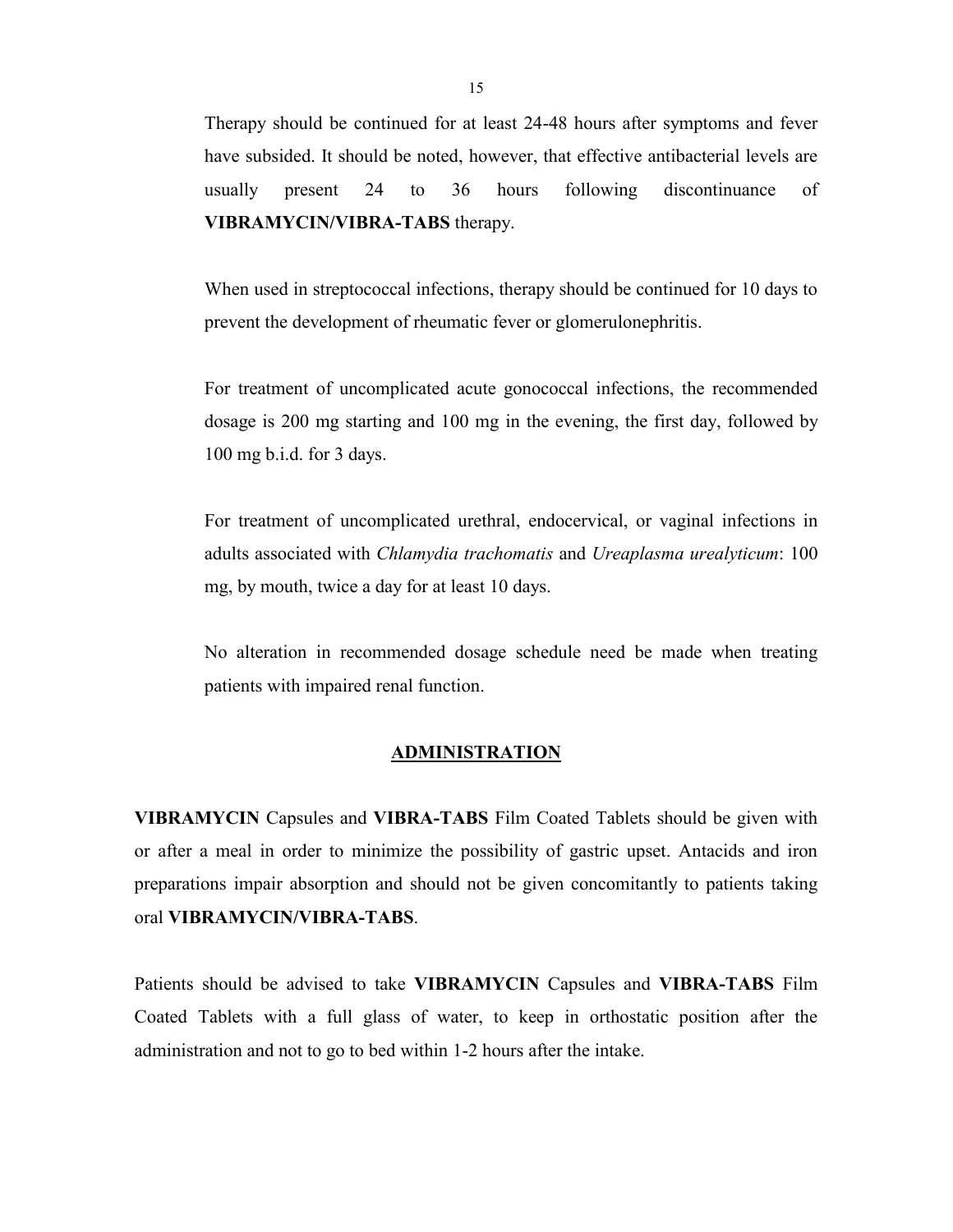# **PHARMACEUTICAL INFORMATION**

**CHEMISTRY** 

# Trade name(s): **VIBRAMYCIN CAPSULES, VIBRA-TABS FILM COATED TABLETS**

Proper Name: doxycycline hyclate

Chemical Name: 2-Naphthacenecarboxamide, 4-(dimethyIamino)-1,4,4a,5,5a,6,11,12aoctahydro-3,5,10,12,12a-pentahydroxy-6- methyl-1,11-dioxomonohydrochloride, compd. with ethanol  $(2:1)$ , monohydrate,  $|4S (4\alpha, 4a\alpha, 5\alpha, 5a\alpha, 6\alpha,$  $|12\alpha\rangle$  -or  $\alpha$ -6-deoxy-5-oxytetracycline

Structural Formula:



Molecular Formula:  $(C_{22}H_{24}N_2O_8 \bullet HCl)_2 \bullet C_2H_5OH \bullet H_2O$ 

Molecular Weight: 1025.89

Description:

Doxycycline hyclate is a light yellow, crystalline powder essentially free of solvent odor. It is soluble in water: pH  $(1\%, H_20)$  is between 2.0 and 3.0. It decomposes without melting at 201°C.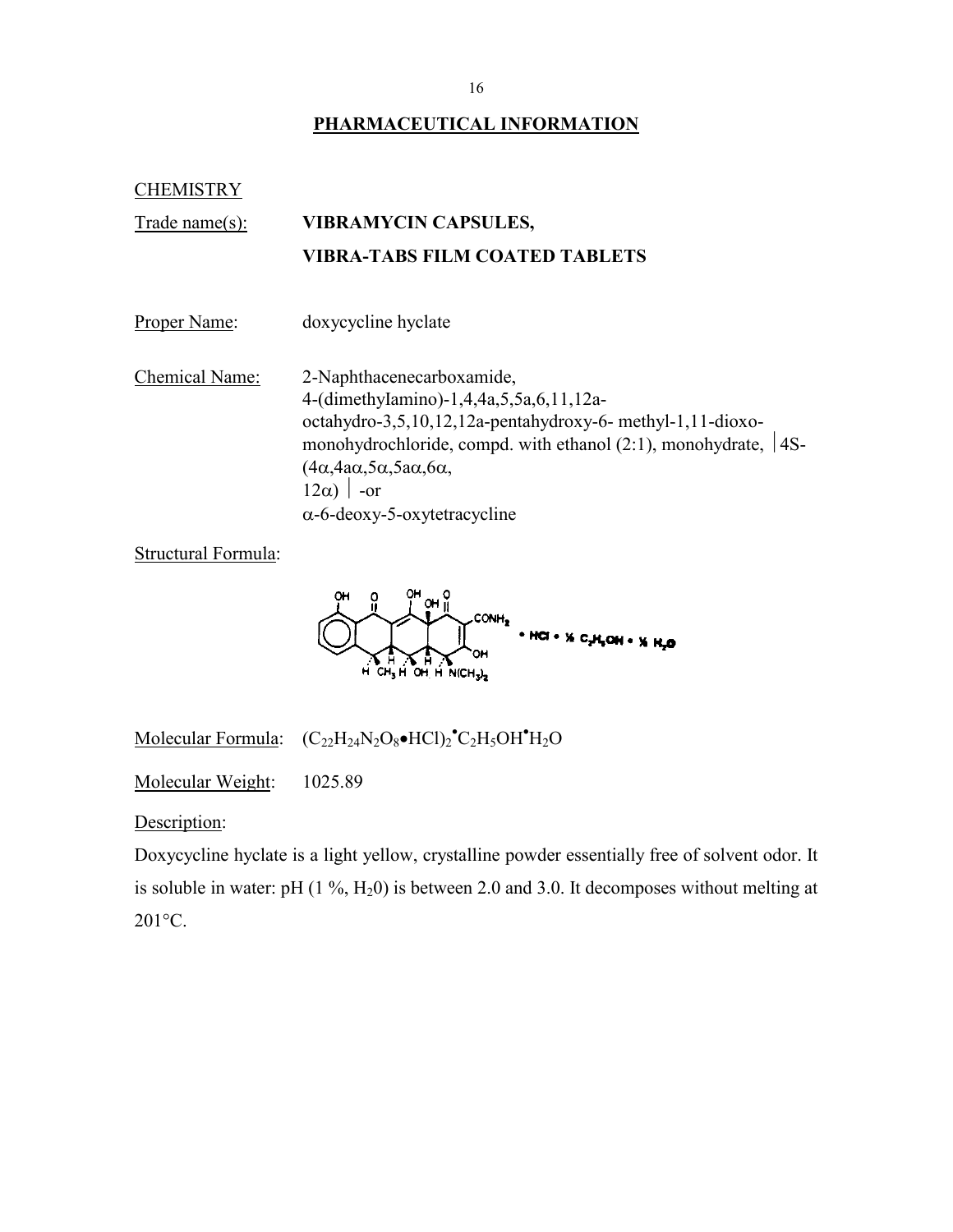Composition:

**VIBRAMYCIN CAPSULES:** each blue, hard gelatin capsule contains: doxycycline hyclate equivalent to doxycycline 100 mg. Also contains microcrystalline cellulose, magnesium stearate/sodium lauryl sulfate. Capsule shell contains gelatin, sulfur dioxide, titanium dioxide and FD  $\&$  C Blue #1 dye. Supplied in plastic bottles (high density polyethylene) of 50 capsules.

**VIBRA-TABS:** each orange film coated tablet contains doxycycline hyclate equivalent to doxycycline 100 mg. Also contains microcrystalline cellulose, ethylcellulose, hypromellose, magnesium stearate/sodium lauryl sulfate, propylene glycol, talc, titanium dioxide, FD & C Yellow #6, and aluminum hydroxide. Supplied in plastic bottles (high density polyethylene) of 100 tablets.

#### **DOSAGE FORMS**

#### **AVAILABILITY**

**VIBRAMYCIN CAPSULES** 100 mg are available as blue hard gelatin capsules imprinted in black with "VIBRA/PFIZER 095" containing doxycycline hyclate equivalent to 100 mg of doxycycline, supplied in bottles of 50.

**VIBRA-TABS FILM COATED TABLETS** 100 mg are available as orange film coated tablets containing doxycycline hyclate equivalent to 100 mg of doxycycline, supplied in bottles of 100.

#### **STORAGE**

**VIBRAMYCIN CAPSULES** (doxycycline hyclate) 100 mg and **VIBRA-TABS**  (doxycycline hyclate) 100 mg. Store at a temperature 15-30°C; protect from light. Dispense in a light-resistant container.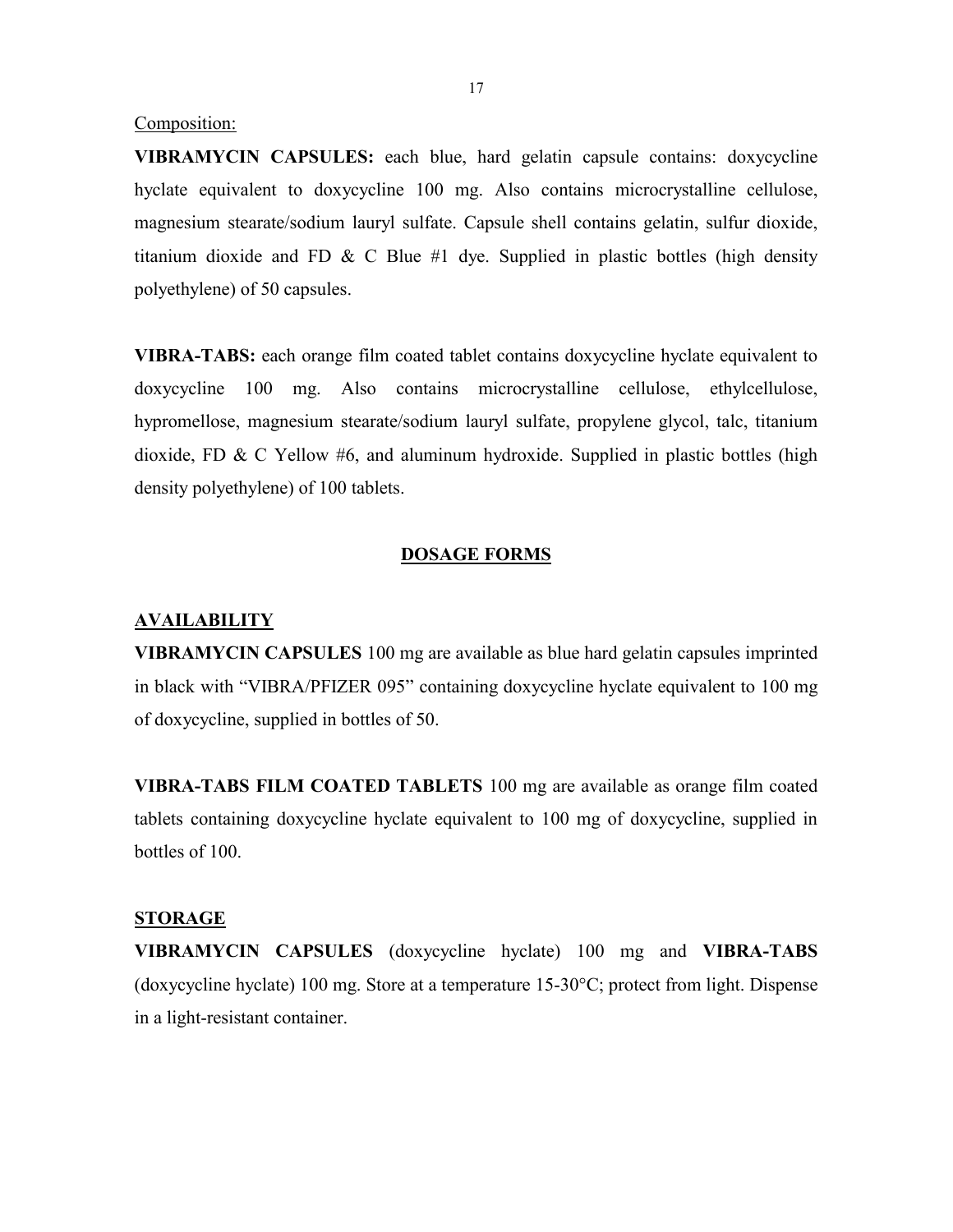### **MICROBIOLOGY**

Doxycycline is a broad spectrum antibiotic and has been shown to be active *in vitro* against the following Gram-negative, Gram-positive and other micro-organisms:

*Staphylococcus aureus Staphylococcus epidermidis (albus) Streptococcus pyogenes Streptococcus faecalis Streptococcus pneumoniae Streptococcus viridans Listeria monocytogenes*

*Corynebacterium diphtheriae Bacillus anthracis Bacillus subtilis Neisseria gonorrhoeae Neisseria catarrhalis Escherichia coli Enterobacter aerogenes Pseudomonas aeruginosa Haemophilus influenzae Serratia* spp. *Brucella* spp. *Proteus* spp. *Pasteurella* spp. *Mycoplasma pneumoniae Chlamydia trachomatis Ureaplasma urealyticum*

*Klebsiella pneumoniae*

*Salmonella typhi Salmonella typhimurium Salmonella enteriditis Shigella sonnei Shigella flexneri*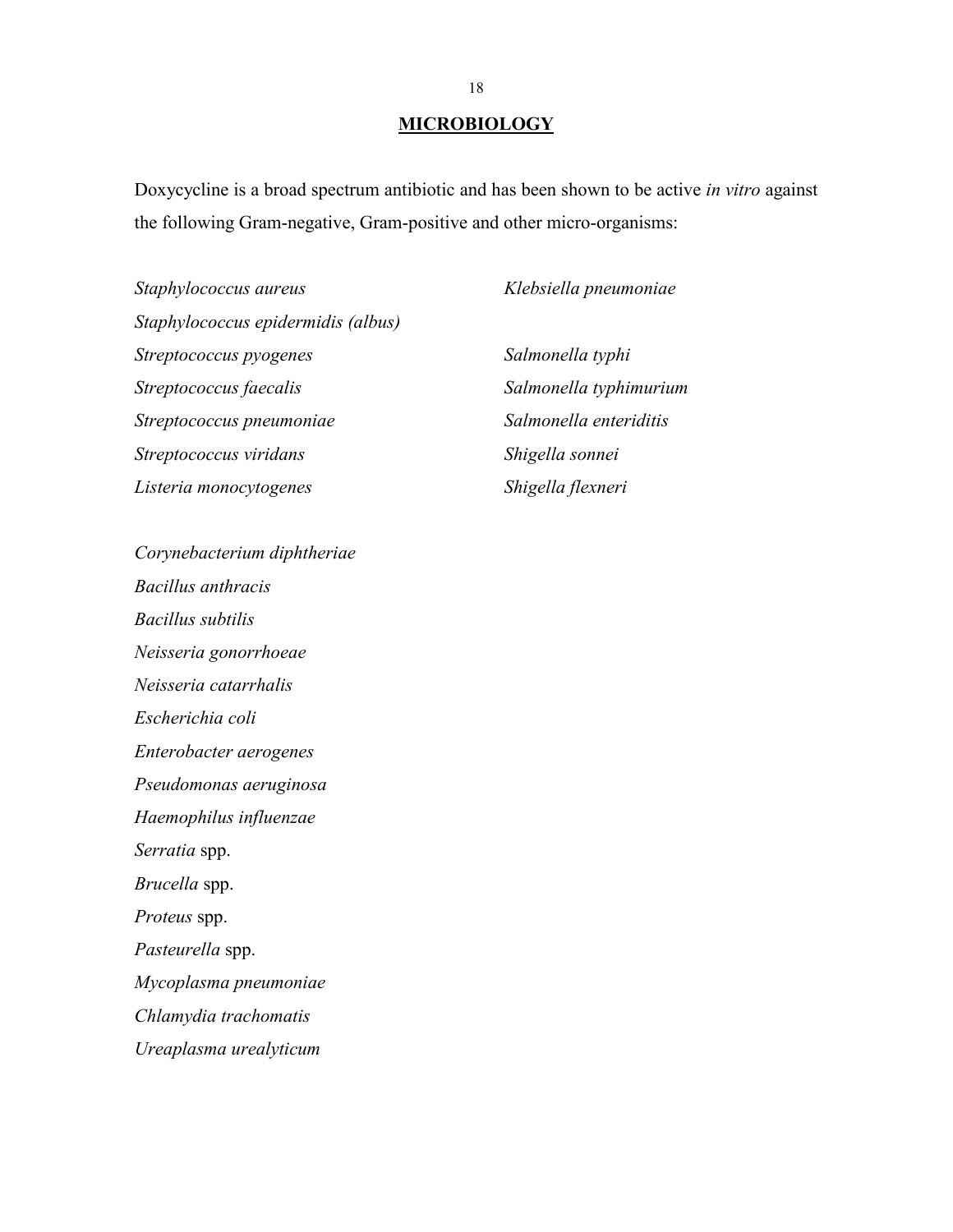The drugs in the tetracycline class have closely similar antimicrobial spectra, and cross-resistance among them is common.

### SUSCEPTIBILITY TESTING

The Kirby-Bauer method of disc susceptibility testing (using the 30 µg doxycycline disc) and dilution susceptibility should be interpreted according to the criteria in **TABLE 1**.

### **TABLE 1**

|              | <b>ZONE DIAMETER</b>        | M.I.C.   |
|--------------|-----------------------------|----------|
|              | $(30 \mu$ doxycycline disc) | mg/L     |
|              | mm                          |          |
| Susceptible  | $\geq 16$                   | $\leq 4$ |
| Intermediate | $13 - 15$                   |          |
| Resistant    | $\leq 12$                   | >16      |

#### SUSCEPTIBILITY TEST

## **PHARMACOLOGY**

Serum levels of doxycycline administered orally follow a similar pattern to those obtained with equivalent dosages administered intravenously as shown in **TABLE 2**. Peak serum levels were slightly higher and occurred earlier following intravenous administration than for oral administration (see **TABLE 2**).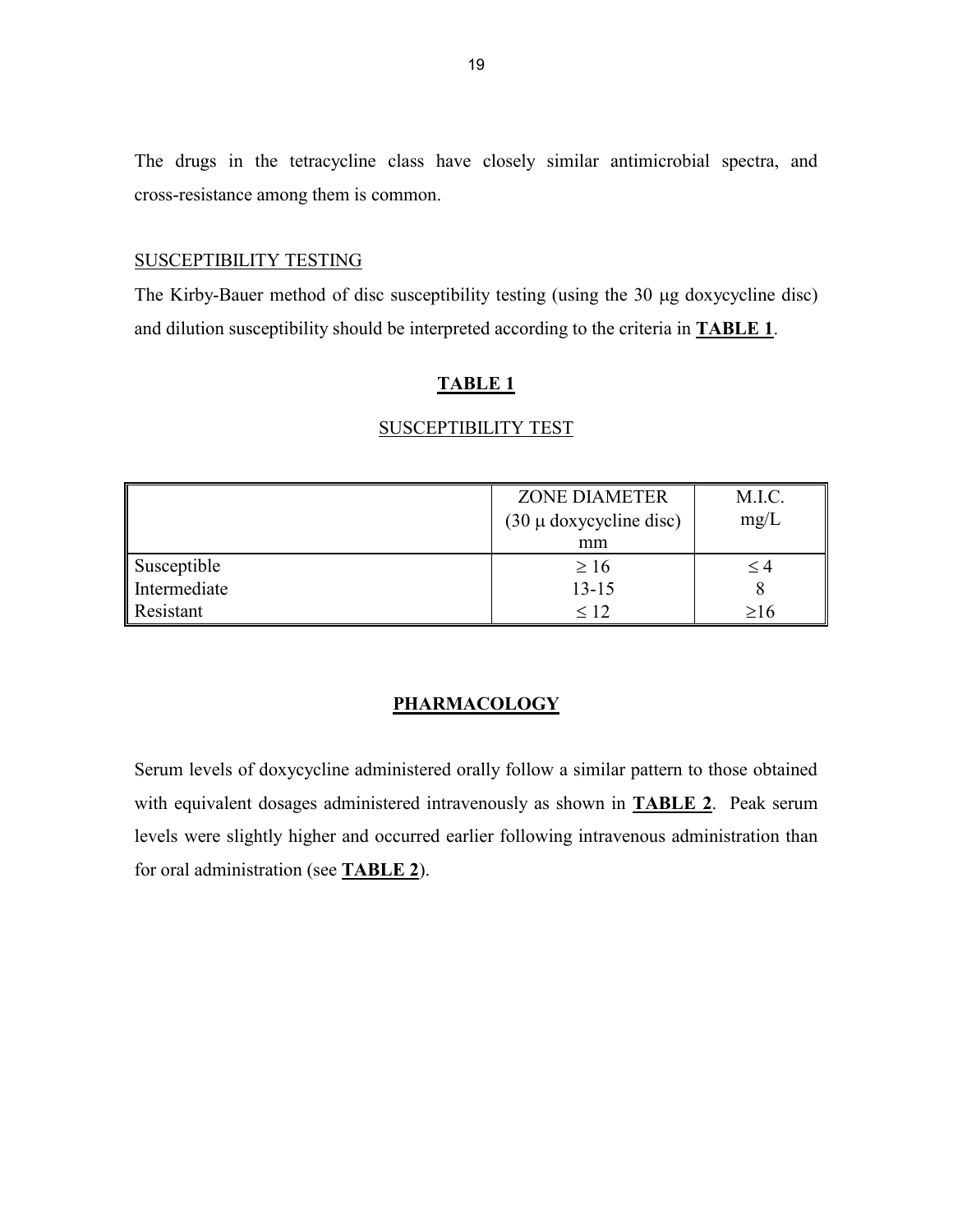### **TABLE 2**

Serum levels (mg/L) after oral and I.V. infusion over 60 minutes (0.5 mg/mL) of a total daily dose of 200 mg of doxycycline hyclate on the first day (100 mg every 12 hours) and a dose of 100 mg on the second and third day of administration (22 Male Volunteers/Group).

| Time<br>(hr:min)                                                                        | Mean Serum Level<br>I.V.                                                               | Mean Serum Level<br>Capsules                                                           | p                       |
|-----------------------------------------------------------------------------------------|----------------------------------------------------------------------------------------|----------------------------------------------------------------------------------------|-------------------------|
| 0:05<br>1:00<br>2:00<br>3:00<br>16:00<br>11:00                                          | 2.455<br>1.608<br>1.551<br>1.421<br>1.131<br>0.800                                     | 0.000<br>1.206<br>1.643<br>1.482<br>1.124<br>0.815                                     | < 0.01<br>< 0.01        |
| 13:00<br>15:00<br>24:00                                                                 | 2.397<br>2.130<br>1.468                                                                | 1.107<br>2.000<br>1.663                                                                | < 001<br>.088           |
| 35:00<br>48:00                                                                          | 1.734<br>1.159                                                                         | 1.725<br>1.078                                                                         |                         |
| 48:05<br>49:00<br>50:00<br>51:00<br>54:00<br>59:00<br>72:00<br>83:00<br>96:00<br>107:00 | 3.658<br>2.945<br>2.848<br>2.760<br>2.150<br>1.665<br>1.021<br>0.700<br>0.426<br>0.247 | 1.124<br>2.147<br>2.406<br>2.436<br>1.989<br>1.516<br>0.945<br>0.709<br>0.399<br>0.234 | < 001<br>< 0.01<br>.056 |
| $AUC$ (mg $\cdot$ h/L)<br>$0-107$ hr                                                    | mean area<br>I.V.<br>138                                                               | mean area<br>capsules<br>128                                                           |                         |

Where no p is stated,  $p > 10$ 

\_\_\_\_ time of dosing

Doxycycline was rapidly and almost completely absorbed following oral administration. The absorption of doxycycline was not significantly influenced by ingestion of food or milk (see **TABLE 3**).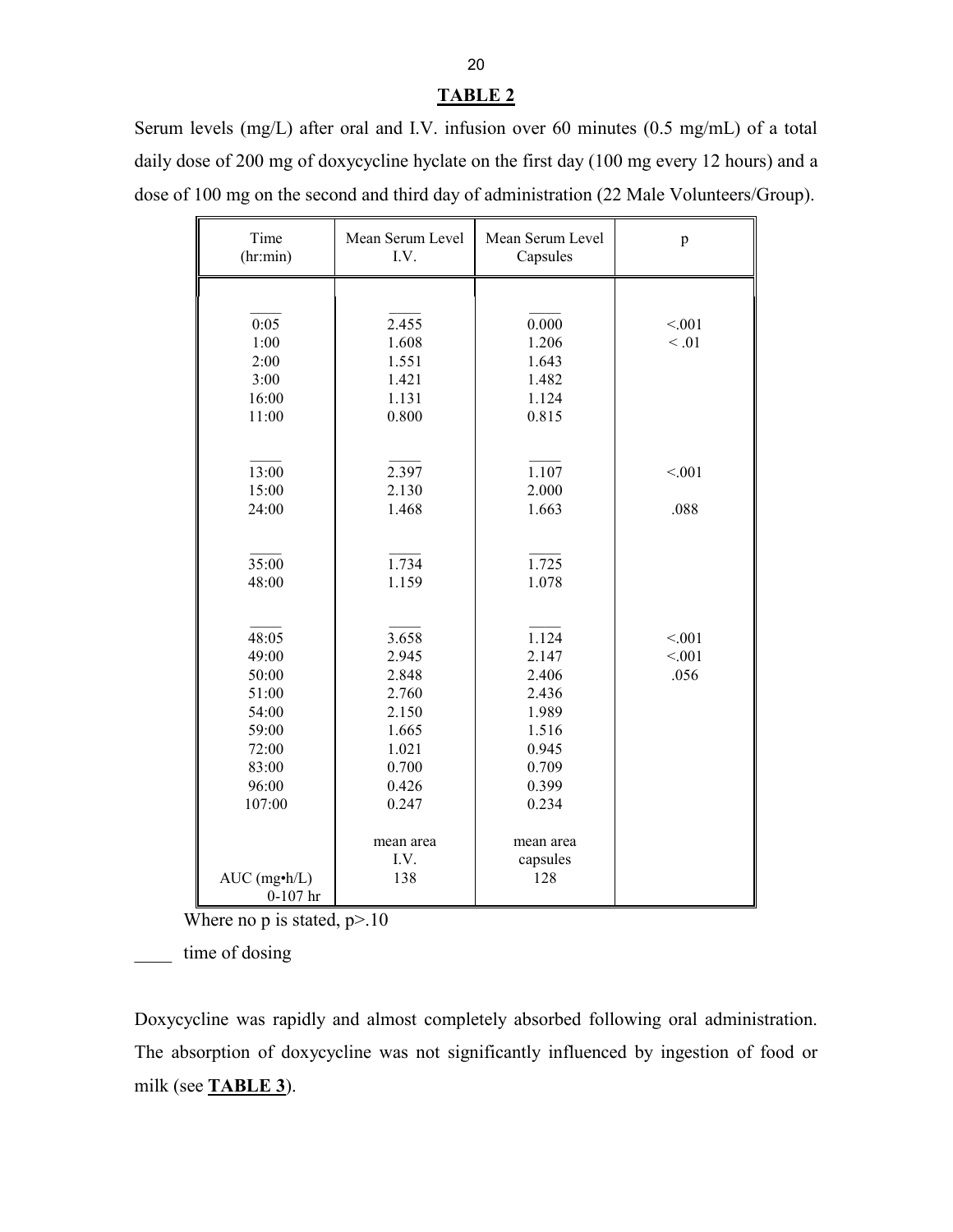# **TABLE 3**

Effect of Food or Milk on Absorption of a Single Oral Dose of Doxycycline 100 mg as Hyclate (5 Male Volunteers/Group).

| AVERAGE SERUM LEVELS (mg/L) |                  |          |            |
|-----------------------------|------------------|----------|------------|
| Hours                       | <b>Breakfast</b> | Fasting  | 6 oz. milk |
| $\Omega$                    | $\theta$         | $\theta$ | $\theta$   |
|                             | 0,966            | 1.004    | 1.081      |
| $\overline{2}$              | 1.188            | 1.377    | 1.325      |
| 3                           | 1.269            | 1.296    | 1.244      |
| 5                           | 1.036            | 1.133    | 1.046      |
| 8                           | 0.973            | 0.936    | 0.885      |
| 12                          | 0.738            | 0.801    | 0.686      |
| 24                          | 0.498            | 0.528    | 0.475      |

Doxycyline is approximately 93% protein bound. The serum half-life of doxycycline is 18 hours. Doxycycline is excreted in the urine (approximately 35-40% of the administered dose) and in the bile. The volume of distribution is approximately 0.7 L/kg. Hemodialysis does not alter the serum half-live.

Excretion of doxycycline by the kidney is about 40%/72 hours in individuals with normal renal function (creatinine clearance about 75 mL/min.). This percentage excretion may fall to a range as low as 1-5%/72 hours in individuals with severe renal insufficiency (creatinine clearance below 10 mL/min.). The serum half-life of doxycycline is not increased, nor does it accumulate in the blood of patients with impaired renal function.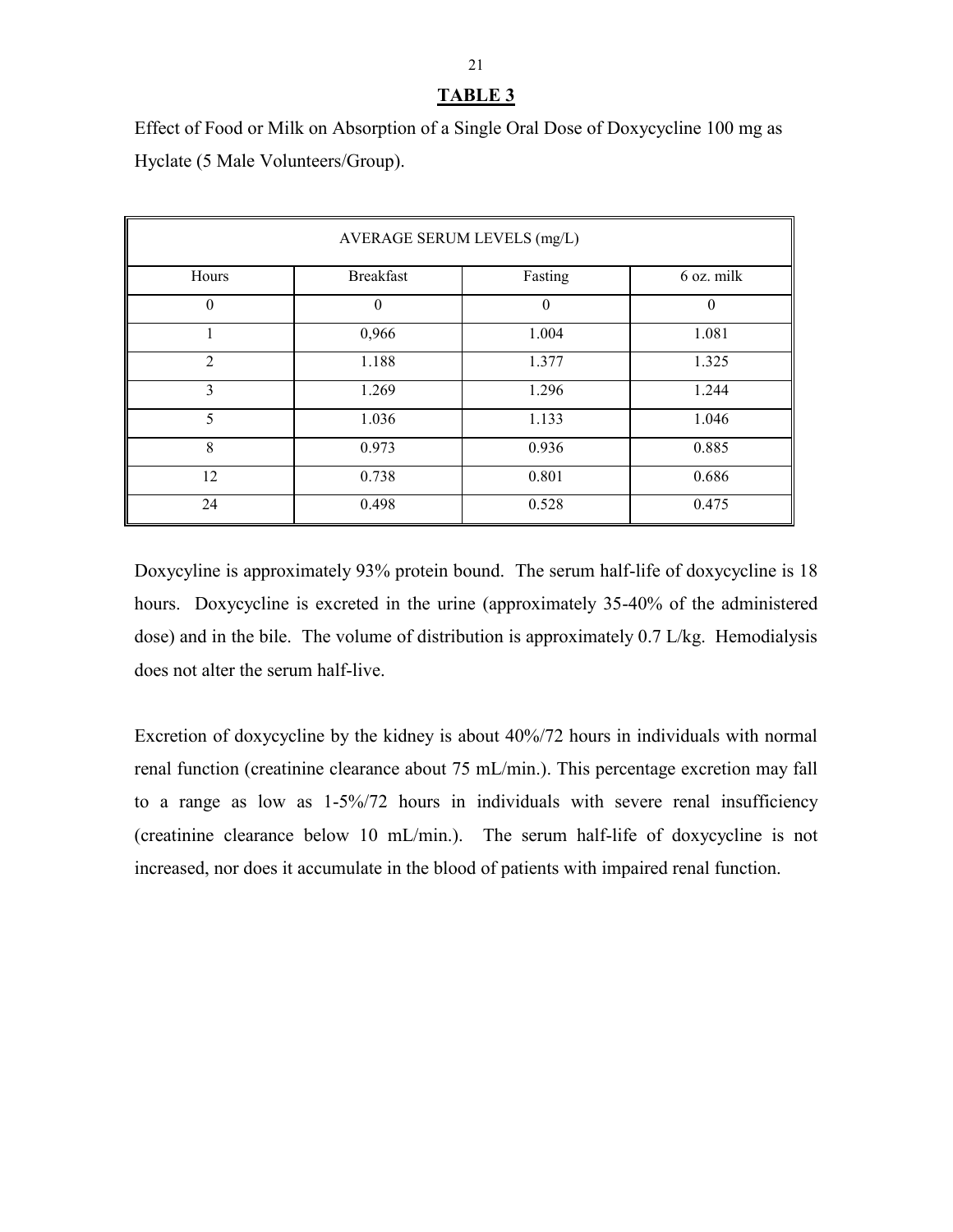# **TOXICOLOGY**

### Doxycycline Hyclate

a) Acute Toxicity

The acute oral and parenteral toxicity of doxycycline in mice, rats and dogs are as follows:

|      | $LD_{50}$ (95% Confidence Limits) mg/kg |               |  |
|------|-----------------------------------------|---------------|--|
|      | <b>ORAL</b>                             | I.V.          |  |
| Mice | 1,900 (1696-2128)                       | 241 (230-253) |  |
| Rats | >2,000                                  | 228 (202-258) |  |
| Dogs | > 500                                   | >100          |  |

The intraperitoneal  $LD_{50}$ ' s of doxycycline in weanling and newborn rats are 262 (222-309) and 300 (275-327) mg/kg, respectively.

### b) Subacute Toxicity

One to 2 1/2-month subacute toxicity studies were conducted in rats, hamsters, dogs and monkeys. Doxycycline induced a yellow fluorescence (under ultraviolet light) of bone, teeth, kidney and/or liver, in all animal species tested. In rats, doxycycline produced no toxic effects in doses of up to 500 mg/kg/day for 30 days. In hamsters, doxycycline in dosages of 500 or 250 mg/kg/day produced weight loss and early death, but the 50 mg/kg level (for 30 days) was nontoxic. In dogs, doxycycline in dosages of 250 mg/kg/day for one month produced discoloration of the thyroid gland with the presence of intracytoplasmic granules in follicular acini and occasional amorphous body formation within follicular colloid.

Certain biochemical, functional and histological changes of the liver occurred in the dogs (but not in the rats, hamsters, or monkeys) receiving doxycycline for 30 days at dosage levels of 250 and 50 mg/kg/day, but not at the 25 mg/kg/day level. The biochemical changes in the blood were elevations of alkaline phosphatase, SGPT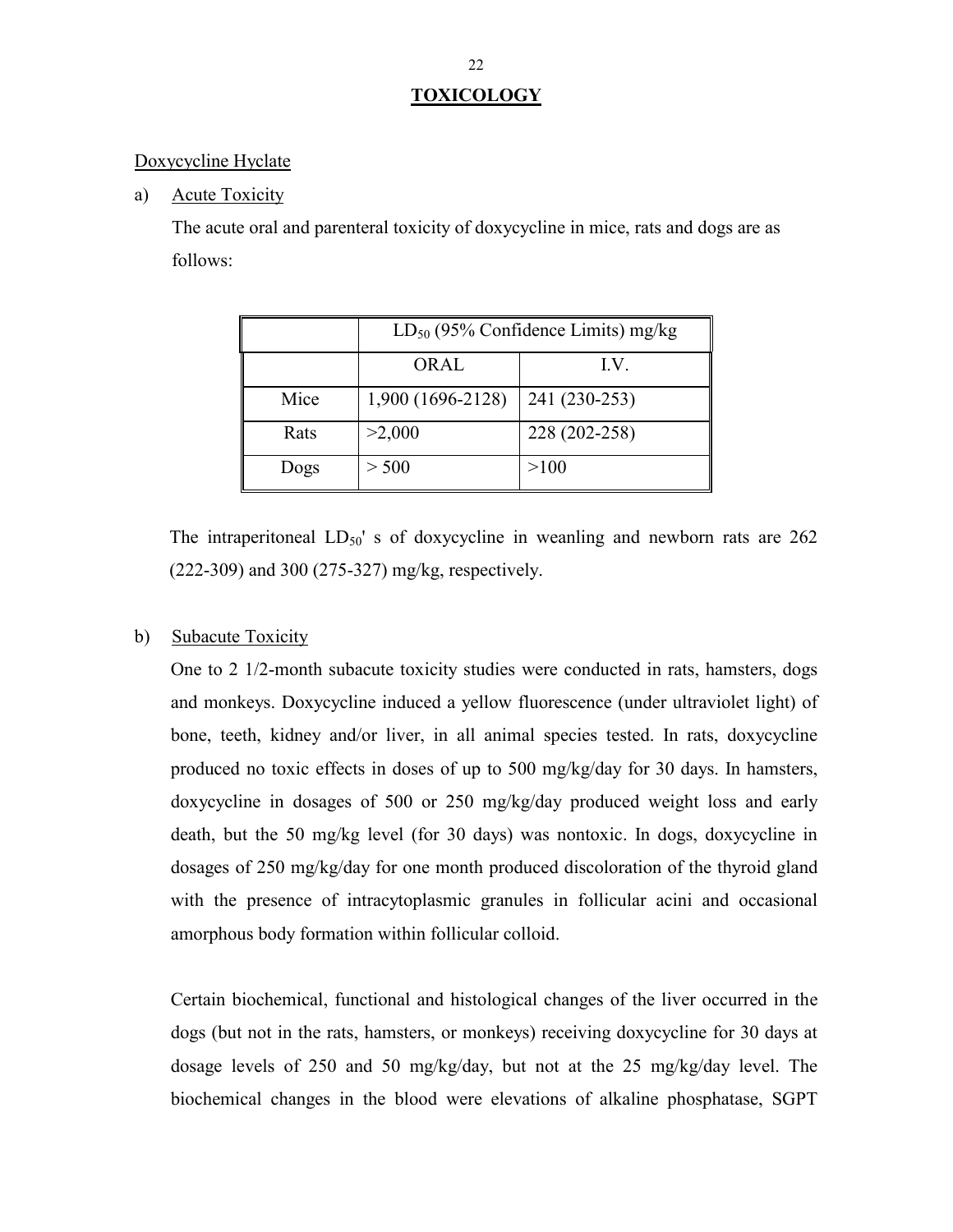and/or BSP retention. Histologic changes were confined to bile ductular proliferation and hepatocellular intracytoplasmic inclusion bodies and Kupffer cells swollen with PAS-positive granular material. These changes in the dog were reversible upon drug withdrawal.

Monkeys which received doxycycline at dosages of 25 and 50 mg/kg/day for 1 1/2 to 2 1/2 months showed mild yellow ultraviolet fluorescence of liver, kidney and bone, and the presence of small amounts of intracytoplasmic granular material in the thyroid gland.

### c) Chronic Toxicity

In an 18-month chronic toxicity study, rats were fed diets containing doxycycline at levels to provide daily drug intake of 500, 250, 50 and 0 mg/kg. Slight depression of weight gains in some rats receiving the 500 mg/kg/day dose occurred during the middle third of the study. The usual yellow ultraviolet fluorescence of bone, teeth and/or kidneys was seen in rats receiving all levels of doxycycline for 6, 12 or 18 months. Dark to light brown discoloration of the thyroid gland was also noted in rats receiving doxycycline for 12 months at levels of 500 and 250 mg/kg/day, and at 18 months at all levels. The only other change noted was depletion of hepatic glycogen in four rats receiving the highest dose level for 12 months.

Beagle dogs received doxycycline at levels of 10 and 100 mg/kg, six days per week. Moderate to marked elevations of alkaline phosphatase and SGPT (occasionally SGOT) were observed in animals receiving doxycycline, 100 mg/kg/day. One of two dogs receiving doxycycline, 100 mg/kg/day, displayed mild bile ductular proliferation and hepatocellular inclusion bodies after 5 months (biopsy sample) and 12 months (necropsy sample). Administration of doxycycline for 5 and 12 months at a level of 100 mg/kg/day and for 12 months at a level of 10 mg/kg caused black and brownish discoloration of the thyroid gland, respectively, with intracytoplasmic granules. Other changes included vasodilatation and focal areas of necrosis of the mucosa of the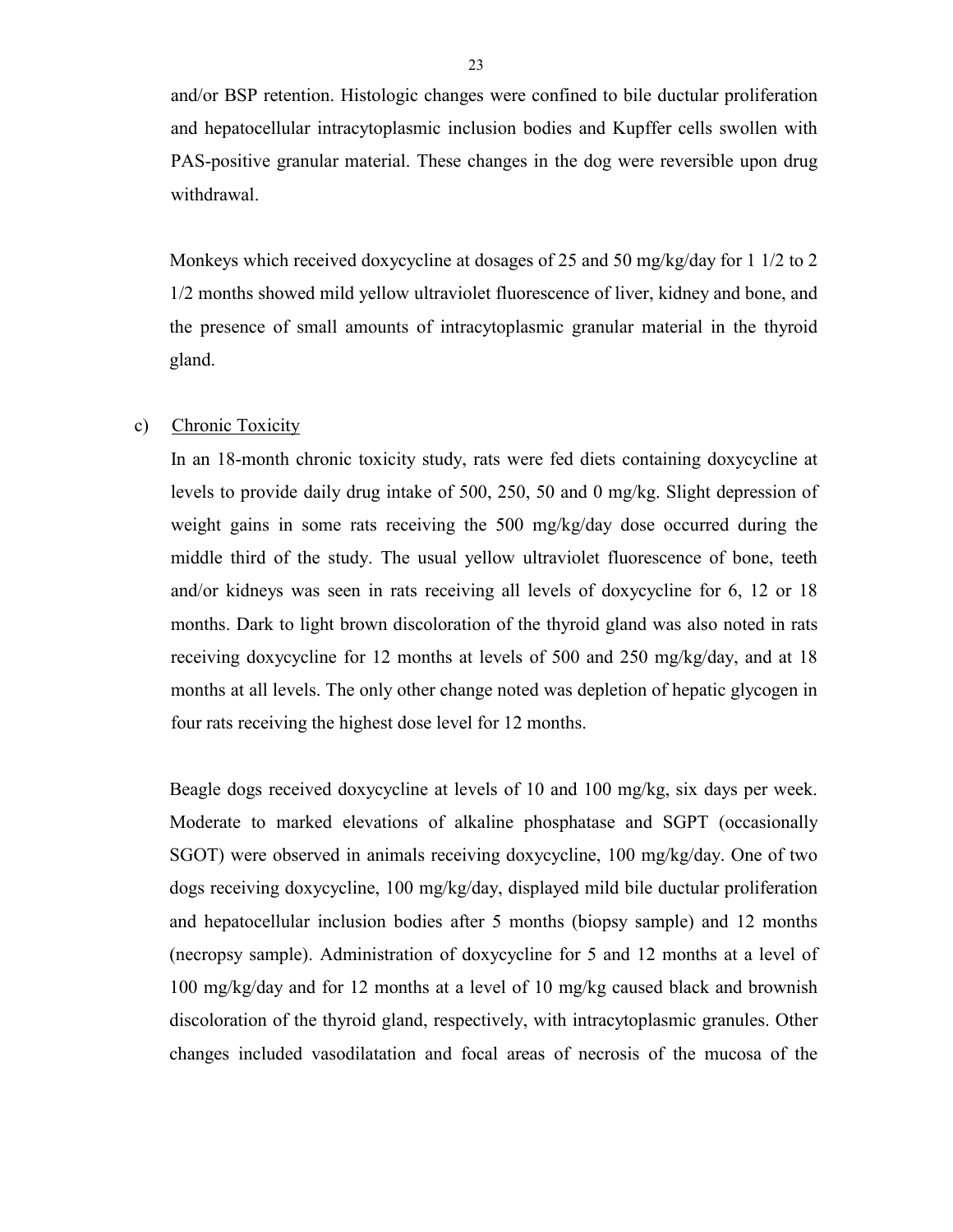pyloric and fundic stomach of dogs, and yellow ultraviolet fluorescence of teeth and bones of animals at 100 mg/kg/day dose levels of doxycycline.

Additional groups of 4 beagles each received doxycycline in dosages of 5, 1 and 0 mg/kg/day for 6 months. The only abnormal findings were slight elevations of SGPT values in 3 dogs at the 5 mg/kg level at 180 days.

In a one year chronic toxicity study, groups of four rhesus monkeys each received doxycycline in oral doses of 0, 5, 25 and 50 mg/kg/day, respectively. Oral dosage of 100 mg/kg produced severe gastrointestinal symptoms, e.g., vomiting and diarrhea. In one out of 4 monkeys receiving the 50 mg/kg/day dose, occasional anorexia and diarrhea were observed during the first six months.

Significant pathologic changes noted in monkeys sacrificed after receiving doxycycline for 1 year at dose levels of 50 mg/kg/day were: 1) grossly, very light brown discoloration of the thyroid gland in one of the four monkeys, and 2) microscopically, brownish intracytoplasmic inclusions in the acinar cells of thyroid follicles of three out of four monkeys. Bone and dentin exhibited slight to moderate ultraviolet fluorescence.

Two monkeys, in another study, receiving the 25 mg/kg/day dosage, were sacrificed after 6 and 8 months on test, respectively. Significant gross and histopathologic findings were slight yellow ultraviolet fluorescence of the endosteum and periosteum of bone, and microscopic appearance of small amounts of granular intracytoplasmic material in the acinar cells of thyroid follicles.

The highlights of the chronic toxicity studies can be summarized as follows:

1) Discoloration of the thyroid gland, with deposition of intracytoplasmic granules in the acinar cells of the follicle. Thyroid function, however, did not seem to be affected. This phenomenon appears to be a result of the interaction of the antibiotic with the active iodinating system of the gland.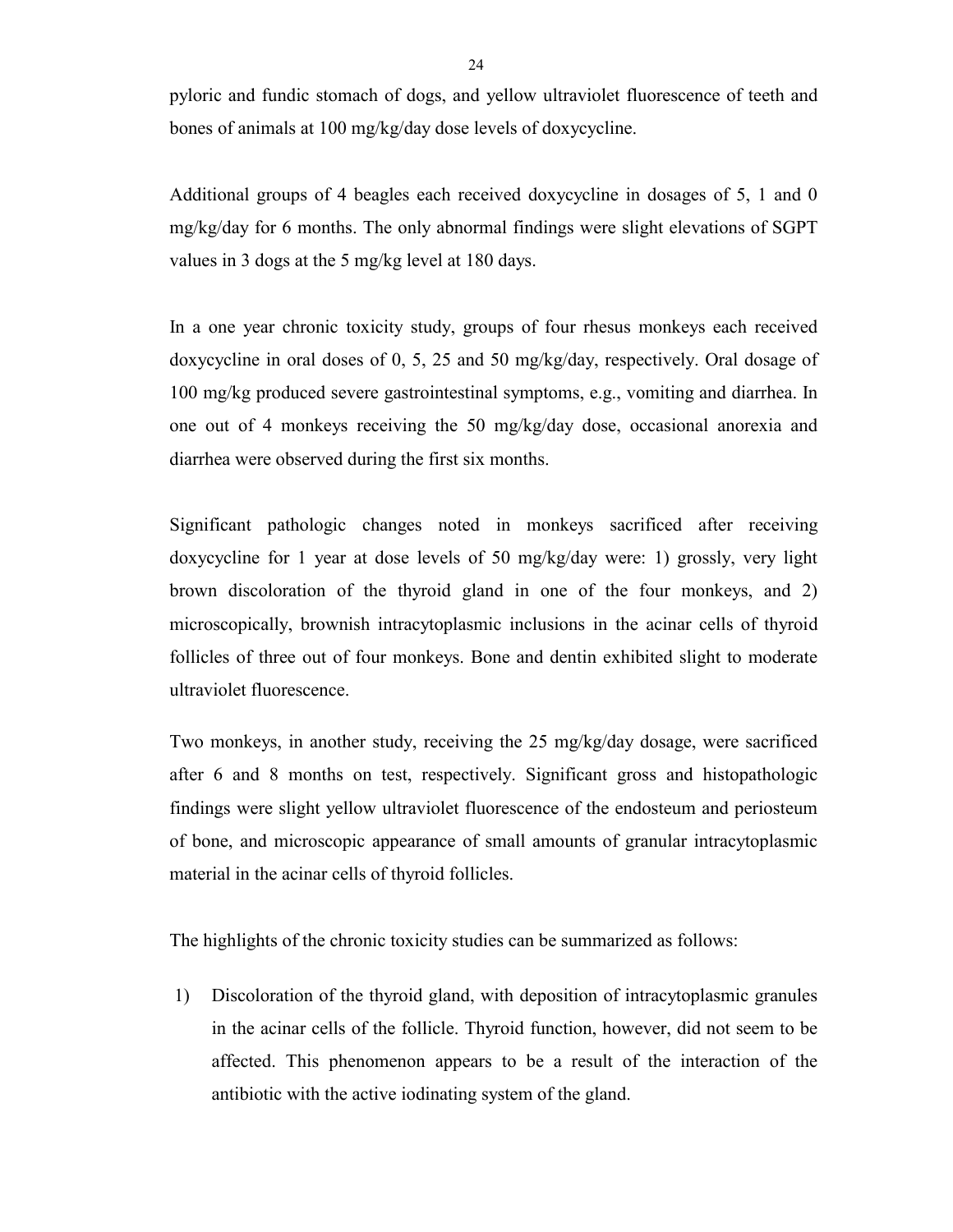2) Yellow staining of bones and teeth, which is thought to be due to formation of a tetracycline-calcium-phosphate complex.

Otherwise doxycycline was well tolerated by the rat and monkey at doses up to and including 500 and 50 mg/kg/day for 18 and 12 months, respectively. In dogs, however, repeated daily oral administration of large doses of doxycycline resulted in certain hepatic functional and histopathologic changes which are reversible after drug withdrawal. No adverse hepatic effects were noted in the hamster (1 month), rats (18 months) or monkeys (12 months) for doses up to and including 500, 500 and 50 mg/kg/day, respectively. In view of this and in view of the lack of notable toxicity in our wide human clinical program, it is our opinion that this is a species specific phenomenon, for the dog only.

### d) Reproduction and Teratogenic Studies

Doxycycline has no teratologic effects in rats, rabbits or monkeys.

Breeding rats received doxycycline by gavage in doses of 50 and 250 mg/kg/day prior to and throughout two consecutive litters. There was no evidence that doxycycline interfered with the reproductive process in rats.

Pregnant female white New Zealand rabbits received doxycycline orally in doses of 8 and 40 mg/kg/day, respectively, from day 8 to day 16 of pregnancy. Spina bifida and partial anencephaly in one pup each in the control and the 8 mg/kg group, respectively, are believed to be spontaneous and drug-induced.

In teratogenic studies using a limited number of monkeys, doxycycline, in doses ranging from 1 to 50 mg/kg/day, did not produce any teratologic effects.

#### Doxycycline Monohydrate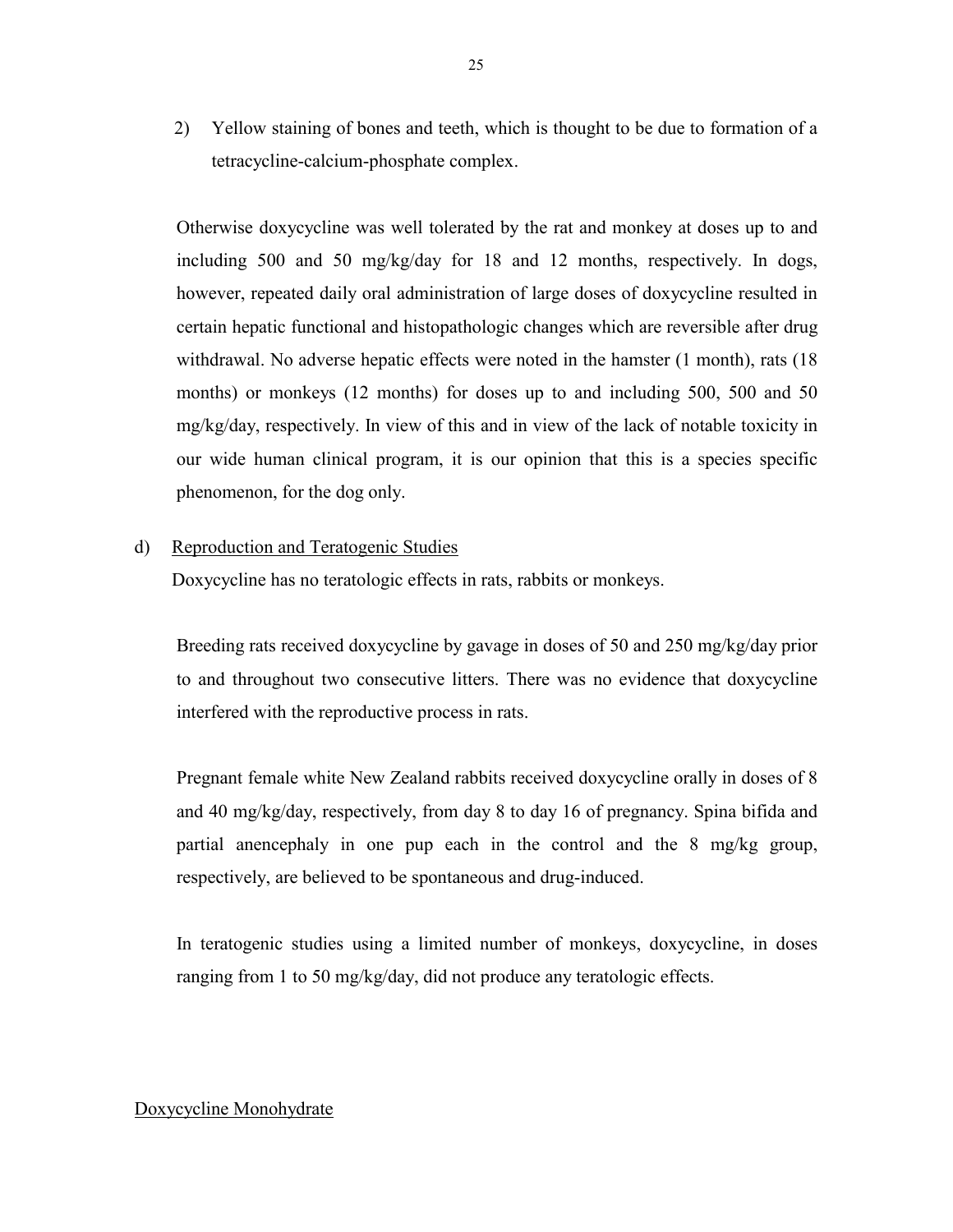With bulk doxycycline monohydrate administered in a 10% aqueous suspension, the oral  $LD_{50}$  for albino male mice was greater than 5000 mg/kg.

#### Doxycycline Hyclate with Ascorbic Acid

Studies in mice and rats showed the LD<sub>50</sub> of **VIBRAMYCIN I.V***.* to be 75 mg/kg in mice and 88 mg/kg in rats of doxycycline (using a preparation of doxycycline hyclate equivalent to 100 mg of doxycycline with 480 mg of ascorbic acid as a sterile powder).

No signs of drug toxicity were seen in dogs receiving 20 to 21 daily doses of **VIBRAMYCIN I.V.** at a dose level of 5 mg/kg when administered as a 0.5% solution at a rate of 1 mg/kg/min. Dogs receiving 14, 16 or 17 daily intravenous doses of 10 mg **VIBRAMYCIN I.V.** per kg of bodyweight, or 4 daily 60 minute infusions of 300 mg **VIBRAMYCIN I.V.***,* or 300 mg degraded **VIBRAMYCIN I.V.** evidenced serum alkaline phosphatase and serum glutamic pyruvic transaminase elevations. No morphological basis for these enzyme elevations was established although moderate bile ductular proliferation was seen in 1 of 2 dogs receiving 4 daily intravenous infusions of degraded **VIBRAMYCIN I.V.**

In 8 dogs receiving daily intravenous doses of 10 mg **VIBRAMYCIN I.V.**/kg/day (0.5% solution), 5 of 24 vessels used for injections evidenced degrees of thrombosis with recanalization.

Thrombosis in 3 of 6 sites occurred in 2 dogs receiving infusions of degraded **VIBRAMYCIN I.V.** (30 mg/kg-0.5% solution). Injection site thrombosis did not occur in 6 dogs (18 sites) receiving daily doses of 5 mg **VIBRAMYCIN I.V./**kg bodyweight administered as a 0.5% solution at a rate of 1 mg/kg/min (approximately 1 mL/min).

Studies to date indicate that the maximum tolerated intravenous daily dose of **VIBRAMYCIN** (doxycycline) **I.V.** in dogs for 21 consecutive days is 5 mg/kg/day when administered as a 0.5% solution at a rate of 1 mg/kg/min.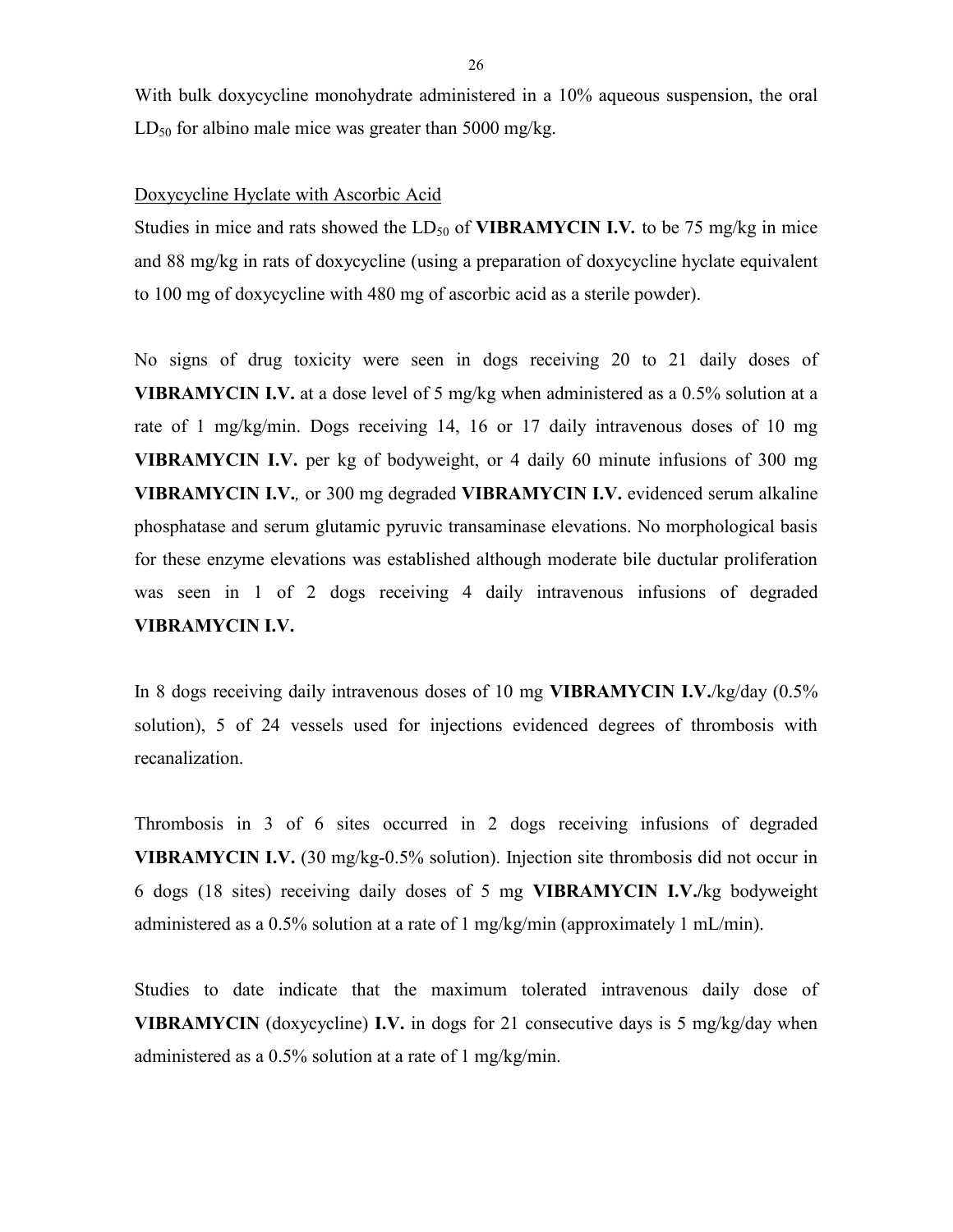# **BIBILIOGRAPHY**

### **VIBRAMYCIN/VIBRA-TABS - GENERAL**

- 1 Aitchison WRC, Grant IWB, Gould JC. Treatment of acute exacerbations in chronic bronchitis. Brit J Clin Pract 1968; 22:343-45.
- 2. Barteaux JW. Clinical experience with doxycycline, a new tetracycline. Intl J Clin Pharmacol Ther Toxicol 1968; 1:404-405.

### **Clinical Research Reports, Medical Division, Pfizer Co. Ltd. Montreal**

- 1. Colemore JP, Braden B, Wilkerson R. Effectiveness of doxycycline treatment in chronic urinary tract infections. Antimicrob Agents Chemother 1966; 118-120.
- 2. Domescik G, McLone DG, Scotti A, Mackey DM. Use of a single dose of doxycycline monohydrate for treating gonorrheal urethritis in men. Public Health Reports 1969; 84:182-83.
- 3. Gallai Z, Sylvestre L, Breault JP. Doxycycline in the treatment of acute gonorrhea in couples. Presented at the 6th International Congress of Chemotherapy. Aug. 11-14 1969, Tokyo, Japan.
- 4. Gallai Z, Sylvestre L, Breault JP. Instant treatment of acute gonococcal urethritis with doxycycline. Presented at the second world congress of the Int. Soc. of Tropical Dermatology. Aug. 16-18 1969, Kyoto, Japan.
- 5. Grossan M. Management of infections of the ear, nose and throat with a new tetracycline antibiotic: doxycycline. EENT Month 1968; 47:321-24.
- 6. Hany A, Petite J, Robert M, Fabre J. La doxycycline en clinique (fre). Chemotherapy 1968; 13(Suppl):59-63.
- 7. Hinton NA. The effect of oral tetracycline HCI and doxycycline on the intestinal flora. Curr Ther Res 1970; 12:341-52.
- 8. Huang NN, Shang K, Basavanand N. Doxycycline treatment of children with cystic fibrosis of pancreas. Antimicrob Agents Chemother 1966;127-133.
- 9. Isenberg D. *In Vitro* activity of doxycycline against bacteria from clinical material. Appl Microbiol 1967; 15(5):1074-78.
- 10. Kalfopoulos P at al. Absorption digestive de la doxycycline chez l'homme comparee a celle des autres tetracyclines. Policlinique de medecine (Pr. J. Fabre) et Clinique Medicale Therapeutique (Pr. R.S. Mach) de l'universite de Geneve.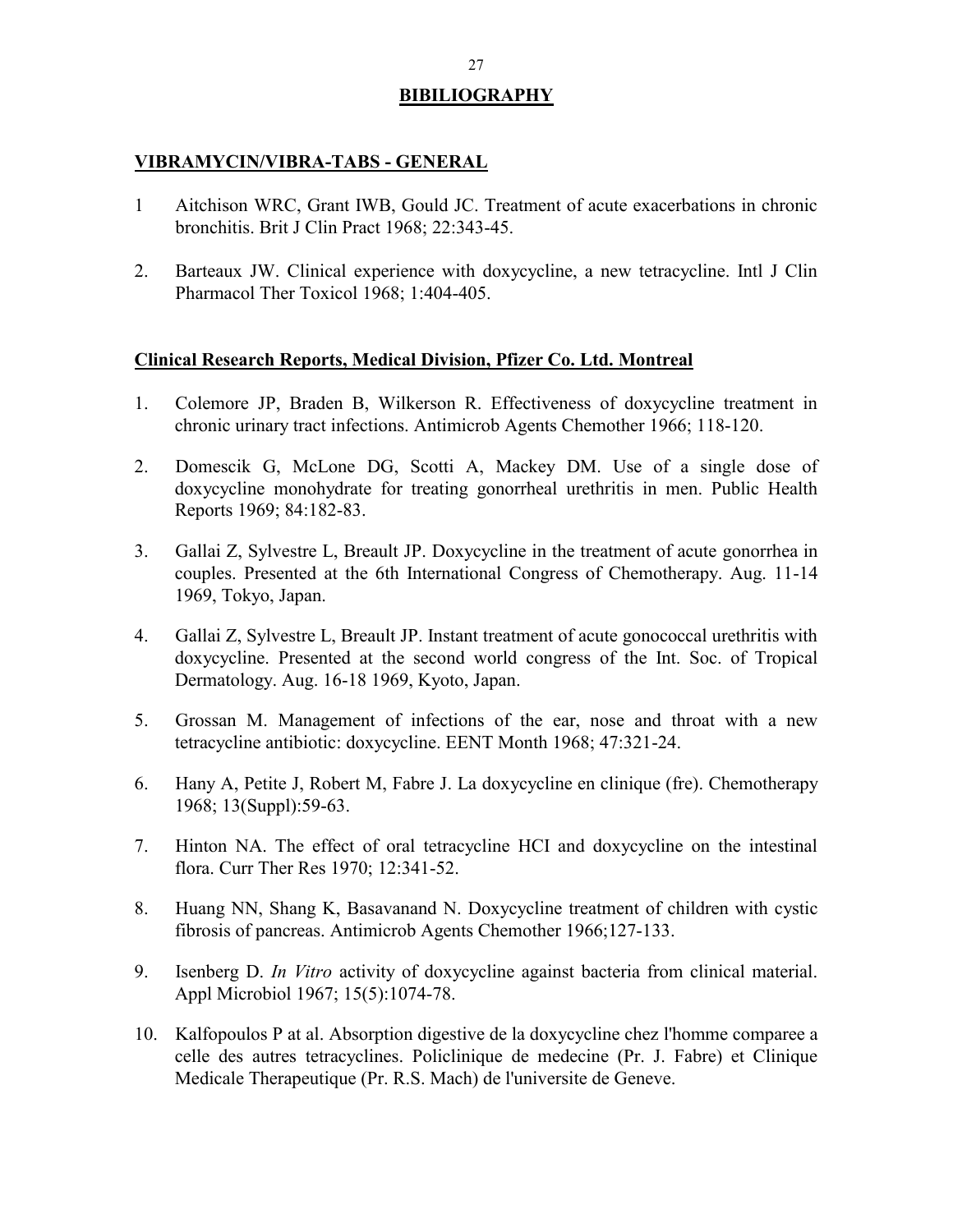- 11. Lassus A. The treatment of gonorrhea with doxycycline as a single dose. Chemotherapy 1968; 13(6):366-68.
- 12. Lundberg C, Gullers K, MaImborg AS. Antibiotics in sinus secretions. Lancet 1968; 2:107-108.
- 13. Migliardi JR, Schach von Wittenau M. Pharmacokinetic properties of doxycycline in man. In: Proceedings of the 5th Intl Cong of Chemother, Vienna, pp. 167-172, 1967.
- 14. Monnier J, Bourse R, Onfray J. Doxycycline: *In Vitro* bacteriostatic activity and serum levels in man. Antibiotica 1966; 4:268-82.
- 15. Neuvonen PJ, Gothoni G, Hackman R, Bjorksten KAF. Interference of iron with the absorption of tetracyclines in man, Brit Med J 1970; 4:532-34.
- 16. Pankey GA. Sinusitis. Current Therapy 1971, edited by Howard F. Conn. M.D., W.B. Saunders Co. Toronto, pp. 125-27.
- 17. Roberge R, Lauchance W. Etude de la doxycycline en clinique et en laboratoire. Saguenay Med 1968; 15:101-107.
- 18. Rosenblatt JE, Barrett JE, Brodie JL, Kirhy WM. Comparison of *In Vitro* Activity and Clin. Pharm. of Doxycycline and other tetracyclines. Antimicrobial Agents Chemother 1966; 6:134-41.
- 19. Schach von Wittenau M. Some pharmacokinetic aspects of doxycycline metabolism in man. Chemotherapy 1968; 13(Suppl):41-50.
- 20. Steigbigel NH, Reed CW, Finland M. Susceptibility of common pathogenic bacteria to seven tetracycline antibiotics *in vitro*. Amer J Med Sci 1968; 255:179-95.
- 21. Sylvestre L, Gallai Z. Traitement minute de la gonorrhee par un nouveau derive de l'oxytetracycline: la doxycycline. Union Med Can 1968; 97:639-40.
- 22. Sylvestre L, Gallai Z. Instant treatment of gonorrhea with a new oxytetracycline derivative: doxycycline (preliminary report), Intl Clin Pharm Ther Toxicol 1968; 1:401-403.
- 23. Williamson GM. Laboratory studies of Vibramycin (doxycycline) International Symposium. New resource in antibiotic therapy: doxycycline, Buenos Aires, June 14-15, 1967.
- 24. Williamson GM. The *in vitro* activity of Vibramycin (doxycycline). Chemotherapy 1968; 13(Suppl):1-6.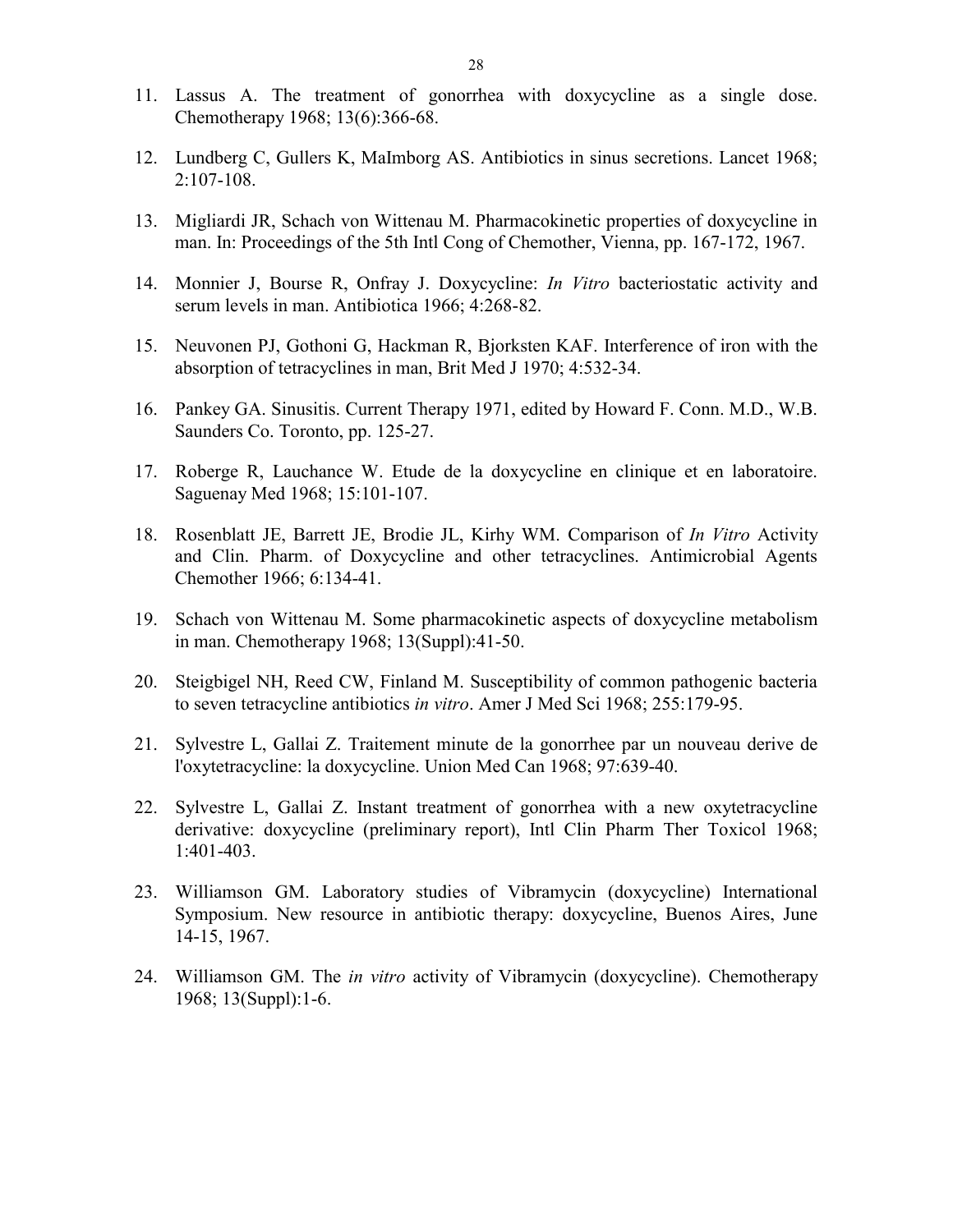#### **VIBRAMYCIN/VIBRA-TABS IN RENAL INSUFFICIENCY**

- 1. Edel. Doxycycline in renal insufficiency. VI Intern Congress of Chemotherapy. Tokyo, August 1969.
- 2. Fabre J, Pitton JS, Kunz JP. Distribution and excretion of doxycycline in man. Chemotherapy 1966; 11:73-85.
- 3. Fabre J Pitton JS, Virieux C, Laurencet FL, Bernhardt JP, Godel JC. Doxycycline absorption, distribution of a new broad-spectrum antibiotic in man. Schweiz Med Wochenschr 1967; 97(28):915-24.(translation)
- 4. Fabre J. Medicaments et fonctions renales. HeIv Med Acta 1967; 47(34):24-41.
- 5. Fabre J, Kunz JP, Virieux C, Laurencet JL, Pitton JS. Le comportement de la doxycycline chez I'homme. Chemotherapy 1968; 13(Suppl):2340.
- 6. Giromini M, Wasem R, Merier G, Fabre J. Influence de I'anurie et des hemodialyses sur le comportement des antibiotiques. Praxis 1969; 38:1181-87.
- 7. Laurencet FL, Fabre J. Influence de l'insuffisance renale sur le comportement de la doxycycline. J Urol Nephrol 1968; 74:1038-47.
- 8. Little PJ, Bailey FIR. Tetracyclines and renal failure. N Z Med J 1970; 72:183-84.
- 9. Mahon WA, Wittenberg JVP, Tuffnel PG. Studies on the absorption and distribution of doxycycline in normal patients and in patients with severely impaired renal function. Can Med Assoc J 1970; 103:1031-34.
- 10. Merier G, Laurencet FL, Rudhardt M, Chuit A, Fabre J. Behaviour of doxycycline in renal insufficiency. Helv Med Acta 1969; 35:124-34.
- 11. Porpaczy P. Doxycycline (Vibramycin) in renal insufficiency. Wien Klin Wschr. 1970; 82:710-14.
- 12. Ritzerfeld W, Westerboer S, Geller R. Doxycyclin in serum, diallysate and urine in patients with renal functional disease. Intl J Clin Pharmacol Ther Toxicol 1970; 3:325-29.
- 13. Schach von Wittenau M, Twomey TM. The disposition of doxycycline by man and dog. Chemotherapy 1971; 16:217-28.
- 14. Schach von Wittenau, Twomey TM, Swindell AC. The disposition of doxycycline by the rat. Chemotherapy. 1971; 17(l):26-39.
- 15. Stein W, Schoog M, Franz HE. Doxycycline serum levels in patients with renal insufficiency (Ger). Arzneim Forsch (Drug Research). 1969; 19:827-28.
- 16. Vibramycin. Pharmacology Actua September 1969; 1(8): 8.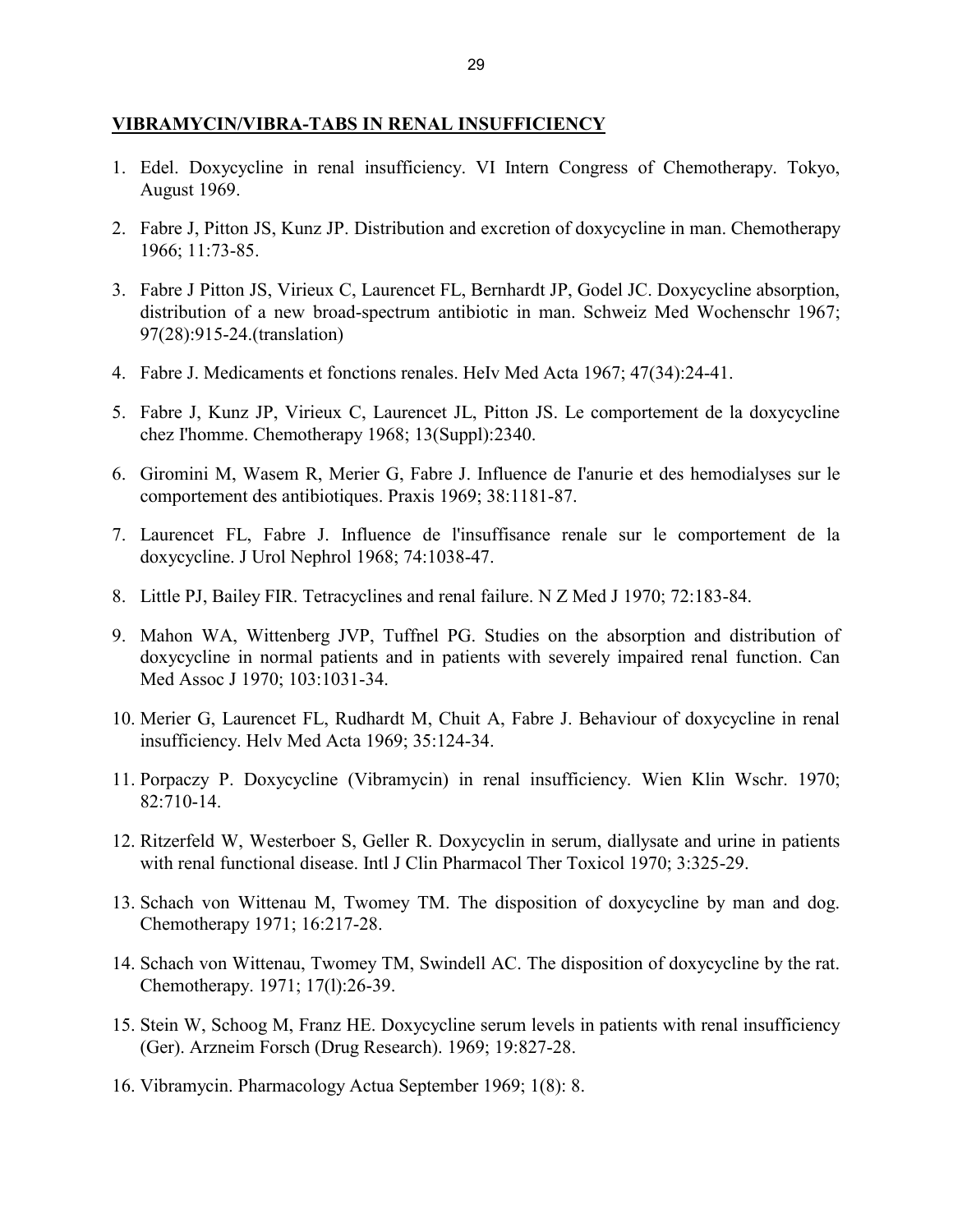17. Zech P, Traeger J. Tolerance de la doxycycline dans l'insuffisance renale severe. Lyon Med 1969; 999:943-45.

### **VIBRAMYCIN /VIBRA-TABS IN GONORRHEA**

- 1. Caldwell JG, Wessler S, Avioli LV. Current therapy of gonorrhea. JAMA 1971; 218:714-17.
- 2. Ketterer WA. Homosexuality and venereal disease. Medical Aspects of Human Sexuality. December 1971; 1(4):43-50.
- 3. Neumann HH, Baecker JM. Treatment of gonorrhea. Penicillin or tetracyclines? JAMA 1972; 219:471-74.
- 4. Smart WH, Lighter AC. Gonorrhea, the silent epidemic. A Scientific Exhibit, 23rd Clinical Convention of the A.M.A., Denver, Colorado. November 30-December 3, 1969.

### **VIBRAMYCIN/VIBRA-TABS IN CHLAMYDIA TRACHOMATIS AND UREAPLASMA UREALYTICUM INFECTlONS**

- 1. Cunha BA, Comer JB, Jonas M. Symposium on antimicrobial therapy: The tetracyclines. Med Clin North Am 1982;66(l):293-302.
- 2. Health and Welfare Canada, Bureau of Epidemiology. Canada Diseases Weekly Report 1981;7(21):101-108.
- 3. Jaffe HW. Nongonococcal urethritis: Treatment of men and their sexual partners. Rev Infect Dis 1982;4(6 Suppl):S772-S777.
- 4. Johannisson G, Sernryd A, Lycke E. Susceptibility of Chlamydia trachomatis to antibiotics in vitro and in vivo. Sex Trans Dis 1979;6(2):50-57.
- 5. Lassus A, Perko RL, Stubb S, Mattila R, Jansson E. Doxycycline treatment of nongonococcal urethritis with special reference to T-strain mycoplasmas. Br J Vener Dis 1971;47:126-130.
- 6. McNeil PJ, Fiumara NJ, Caliando JJ, Benes S, McCormack WM. Evaluation of doxycycline hyclate in the treatment of nongonococcal urethritis. Sex Transm Dis 1981;8(2) Suppl):127-131.
- 7. Root TE, Edwards LID, Spengler PJ. Nongonococcal urethritis: A survey of clinical and laboratory features. Sex Transm Dis 1980;7(2):59-65.
- 8. Siboulet A, Bohbot JM, Catalan F, Siboulet A, Henry-Suchet J. Les infections uretro-genitales a Chlamydia trachomatis. Bull Mem Soc Med Paris 1982;(4):103-13.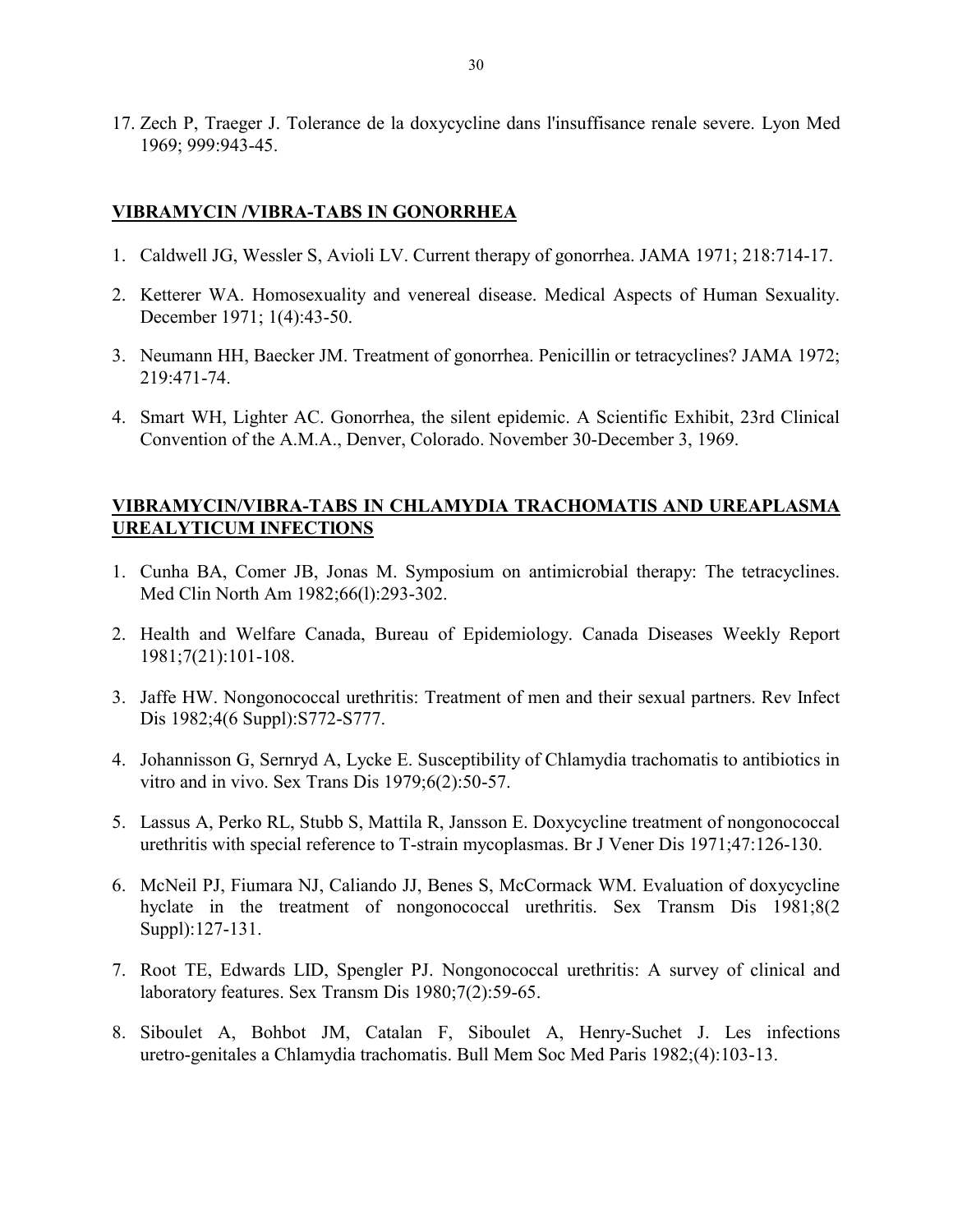9. Thompson SE, ed. Urogenital chlamydial infections: an international perspective with a focus on doxycycline. Proceedings of a symposium held in conjunction with The Second World Congress of Sexually Transmitted Diseases, Paris, June 1986. Clin Ther 1986;9(Suppl A):1-39.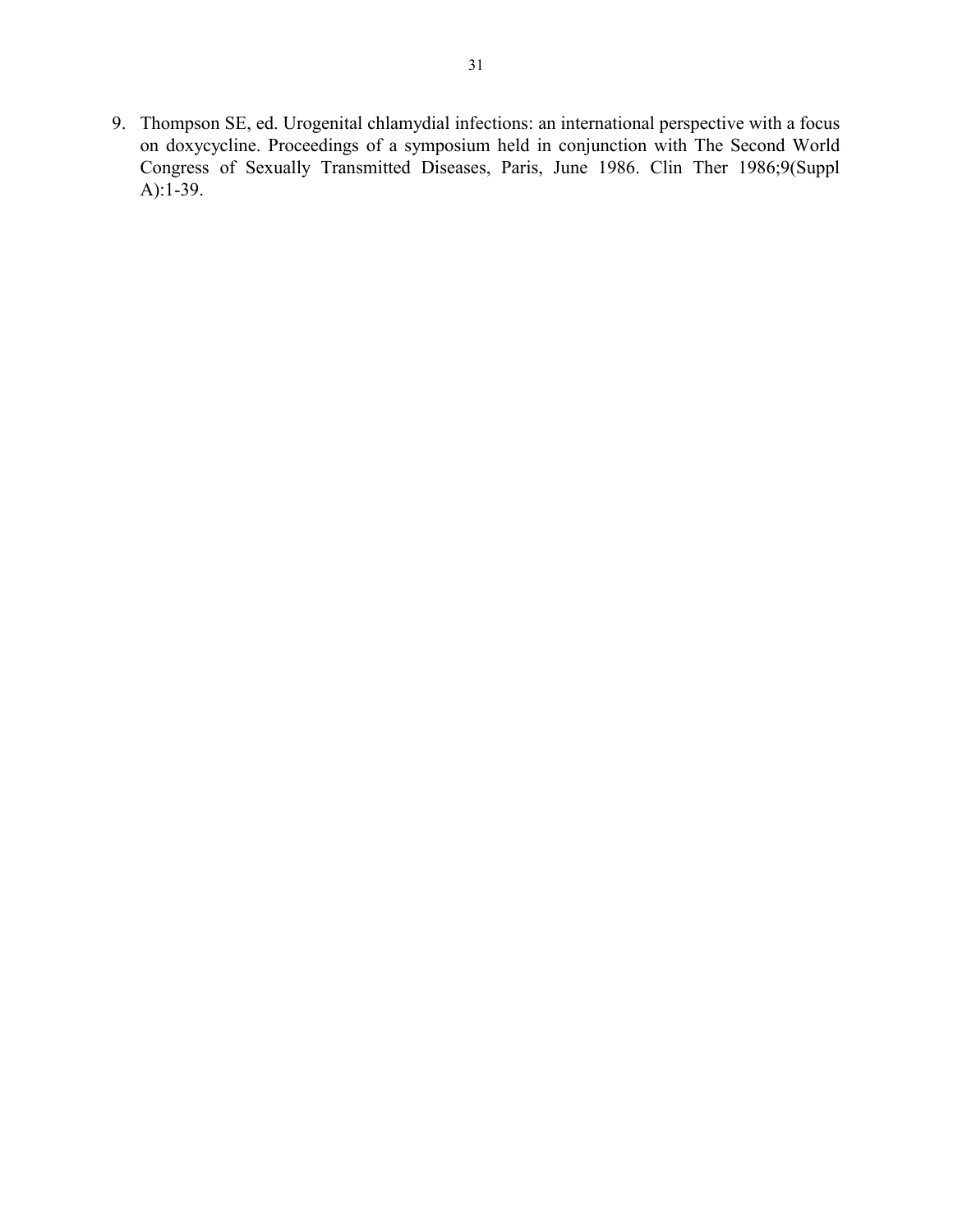### **READ THIS FOR SAFE AND EFFECTIVE USE OF YOUR MEDICINE PATIENT MEDICATION INFORMATION**

## **Vibramycin Capsules Doxycycline hyclate capsules USP**

# **Vibra-Tabs Film Coated Tablets Doxycycline hyclate tablets USP**

Read this carefully before you start taking Vibramycin/Vibra-Tabs and each time you get a refill. This leaflet is a summary and will not tell you everything about this drug. Talk to your healthcare professional about your medical condition and treatment and ask if there is any new information about Vibramycin/Vibra-Tabs.

## **What is Vibramycin/Vibra-Tabs used for?**

- Vibramycin/Vibra-Tabs is used to treat infections caused by germs (bacteria).
- Vibramycin/Vibra-Tabs is **NOT** used to treat viral infections (e.g. the common cold).

## **How does Vibramycin/Vibra-Tabs work?**

• Vibramycin/Vibra-Tabs is an antibiotic. It stops the bacteria's ability to make what it needs to grow new cells. This helps get rid of the infection.

# **What are the ingredients in Vibramycin/Vibra-Tabs?**

Medicinal ingredients:

• Vibramycin/Vibra-Tabs: doxycycline hyclate.

Non-medicinal ingredients:

- Vibramycin: FD & C Blue #1 dye, gelatin, magnesium stearate/sodium lauryl sulfate, microcrystalline cellulose, sulfur dioxide, titanium dioxide.
- Vibra-Tabs: aluminum hydroxide, ethylcellulose, FD & C Yellow #6, hypromellose, magnesium stearate/sodium lauryl sulfate, microcrystalline cellulose, propylene glycol, talc, titanium dioxide.

### **Vibramycin/Vibra-Tabs comes in the following dosage forms:**

- Vibramycin: 100 mg doxycycline capsule (as doxycycline hyclate). The capsule is blue.
- Vibra-Tabs: 100 mg doxycycline tablet (as doxycycline hyclate). The tablet is light orange.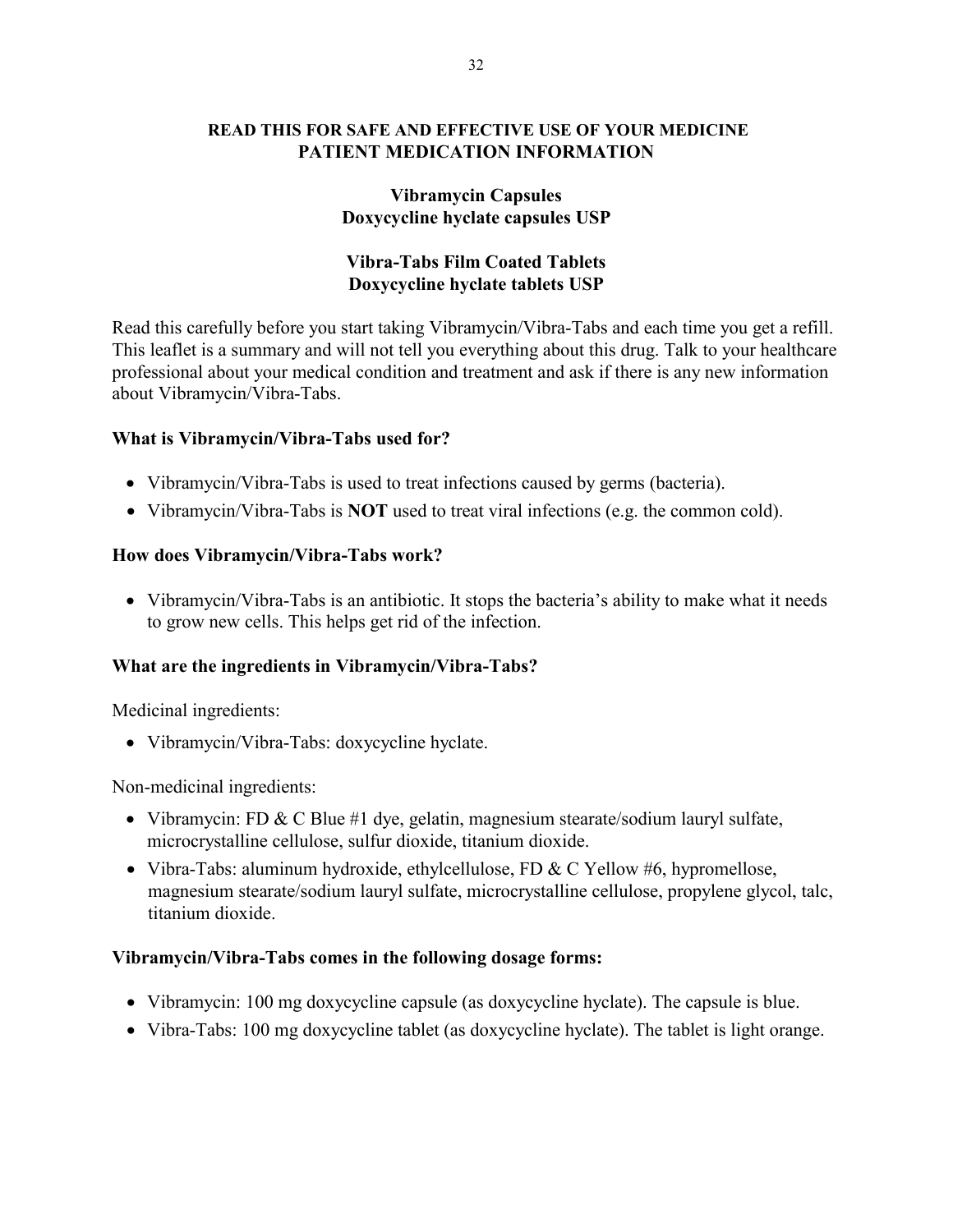## **Do not use Vibramycin/Vibra-Tabs if you:**

- are allergic to this drug.
- are allergic to any of the ingredients in these products. See also "What are the ingredients in Vibramycin/Vibra-Tabs" above.
- are allergic to tetracycline drugs (a class of antibiotics).
- have myasthenia gravis (a muscle disease).
- are taking isotretinoin (e.g. Accutane). See the next section, "To help avoid side effects and ensure proper use".

**To help avoid side effects and ensure proper use, talk to your healthcare professional before you take Vibramycin/Vibra-Tabs. Talk about any health conditions or problems you may have, including if you:** 

- are pregnant or plan to become pregnant.
- are breastfeeding or planning to breastfeed. Some of this drug may pass to your baby.
- Vibramycin/Vibra-Tabs are not recommended for women who are breastfeeding.
- have trouble swallowing.
- have health problems that affect or block the tube that carries food from your mouth to your stomach (esophagus).

Vibramycin/Vibra-Tabs should not be used in children under 8 years of age.

Tetracyclines such as Vibramycin/Vibra-Tabs may cause a serious side effect, benign intracranial hypertension (pressure around the brain) with symptoms such as headache, nausea, vomiting and vision loss. If this occurs, contact your doctor immediately. Do not use Vibramycin/Vibra-Tabs and isotretinoin together as they both can cause this effect.

# **Tell your healthcare professional about all the medicines you take, including any drugs, vitamins, minerals, natural supplements or alternative medicines.**

Do not take Vibramycin/Vibra-Tabs with:

- alcohol.
- barbiturates (drugs that help you sleep).
- phenytoin (a drug that controls epilepsy).
- carbamazepine (a drug that controls epilepsy).
- methoxyflurane (an anaesthetic).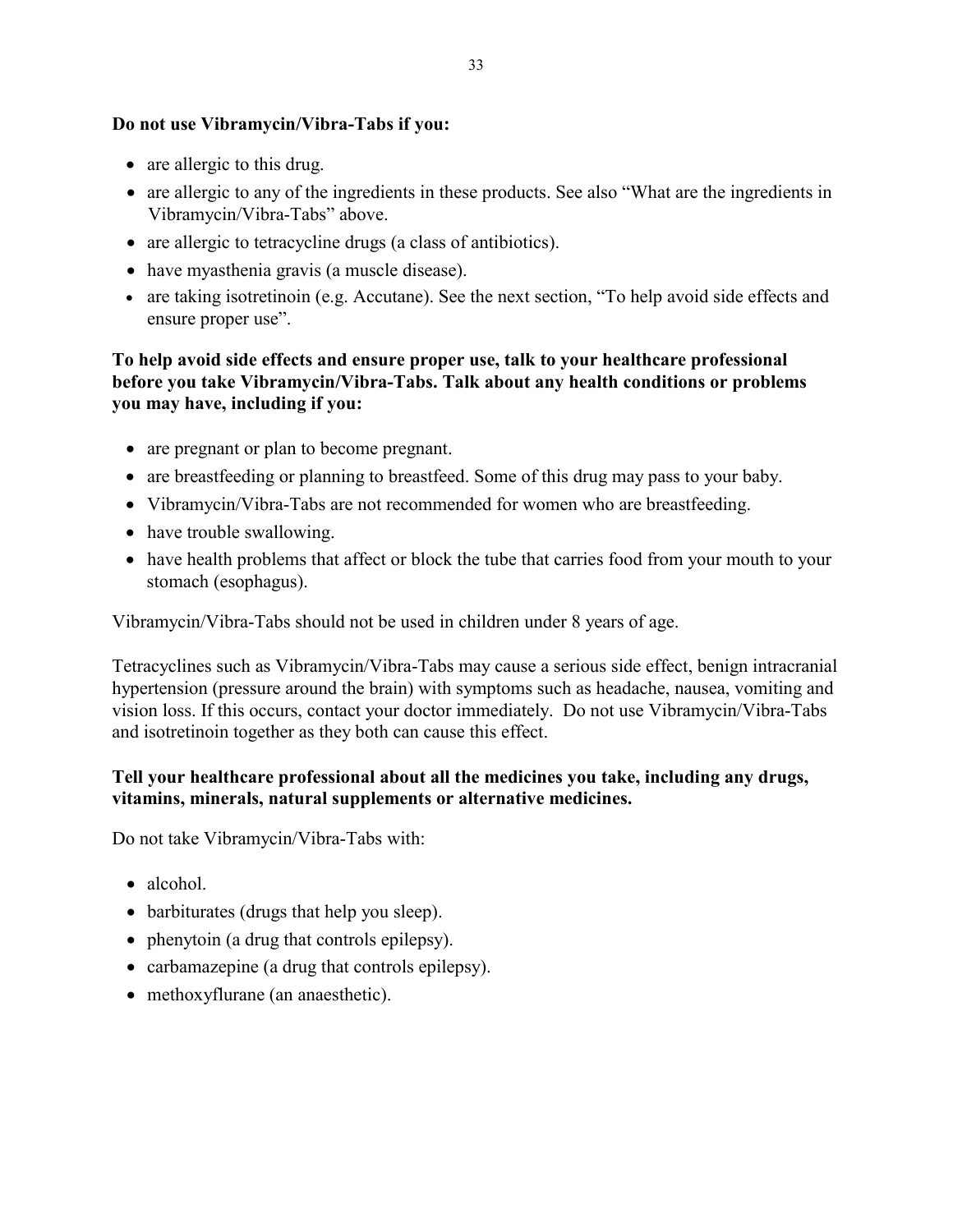Some drugs can make Vibramycin/Vibra-Tabs not work as well as it should. These include:

- drugs to thin the blood (oral anticoagulants).
- penicilin, a drug to treat infections.
- drugs to treat upset stomach that contain bismuth subsalicylate.
- drugs to treat heartburn that contain aluminum, calcium or magnesium.
- products that contain iron.

Do not take these drugs at the same time of day as Vibramycin/Vibra-Tabs.

**Birth control pills may not work if you are on them while taking Vibramycin/Vibra-Tabs**. You should use other birth control while taking these products and for 7 days after stopping.

## **How to take Vibramycin/Vibra-Tabs:**

- Take this medicine exactly as your doctor has told you to.
- Do not skip doses.
- Stop taking Vibramycin/Vibra-Tabs right away if you become pregnant.
- Tell your doctor if you become pregnant.
- Do not use Vibramycin/Vibra-Tabs to treat any other medical problems unless your doctor tells you to.
- This medicine has been prescribed for you only. Do not share it with others. It may harm them, even if their symptoms are the same as yours.
- Do not stop taking this medicine until you have taken all of it, even if you feel better.
- Stopping this medicine early may:
	- increase the risk that bacteria will become resistant to it.
	- make this product not work as well in the future.

### **Usual dose:**

- Take your medicine when your doctor tells you.
- Take the amount of medicine your doctor tells you.
- Take your medicine with or after a meal.
- Take your medicine with a glass of water.
- Take your medicine while standing or sitting.
- After taking your medicine, wait at least 1 to 2 hours before lying down.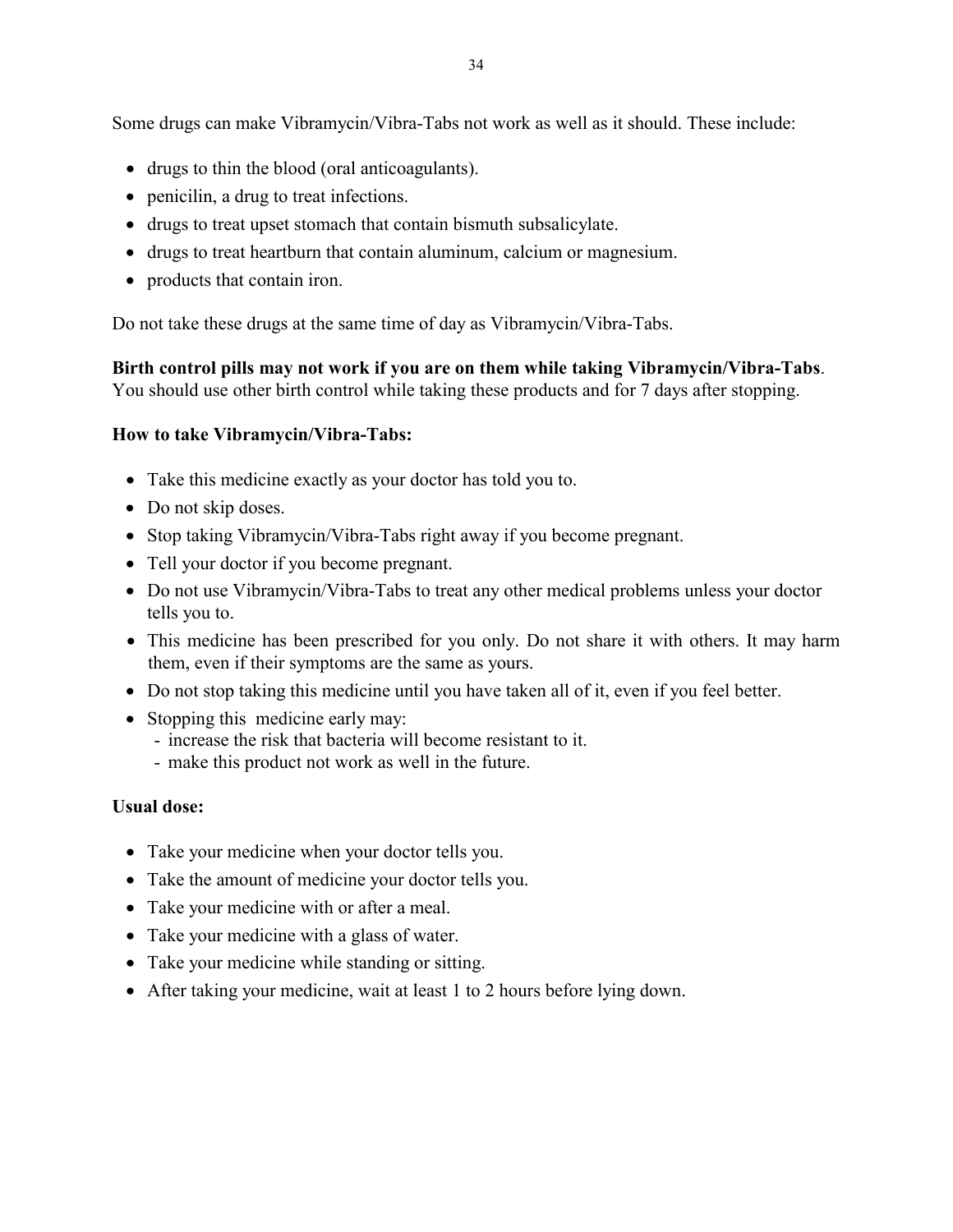# **Overdose:**

If you think you have taken too much Vibramycin/Vibra-Tabs, call your doctor, pharmacist, hospital, or Poison Control Centre right away. Do this even if there are no symptoms.

### **Missed Dose:**

- If you forget to take Vibramycin/Vibra-Tabs take it as soon as you remember unless it is time to take the next dose.
- Continue taking the rest of the doses as your doctor has told you to.
- Do not take more than one dose at a time.

# **What are possible side effects from using Vibramycin/Vibra-Tabs?**

These are not all the possible side effects you may feel when taking Vibramycin/Vibra-Tabs. If you experience any side effects not listed here, contact your healthcare professional. Please also see Warnings and Precautions.

*Clostridium difficile* is a kind of bacteria that can be found in the bowel (gut). It can cause severe diarrhea and bowel inflammation (colitis) for some patients on antibiotics like Vibramycin/Vibra-Tabs. Symptoms are:

- bloody or watery diarrhea with or without fever.
- stomach cramps.
- stomach pain.

If this occurs, stop taking Vibramycin/Vibra-Tabs and contact your healthcare professional right away.

Other side effects that may occur while using Vibramycin/Vibra-Tabs:

- change in tooth colour.
- diarrhea.
- loss of appetite.
- nausea.
- stomach pain.
- vomiting.

If these become bothersome, contact your doctor.

You may be sensitive to the sun when taking Vibramycin/Vibra-Tabs.

• You could get a sunburn.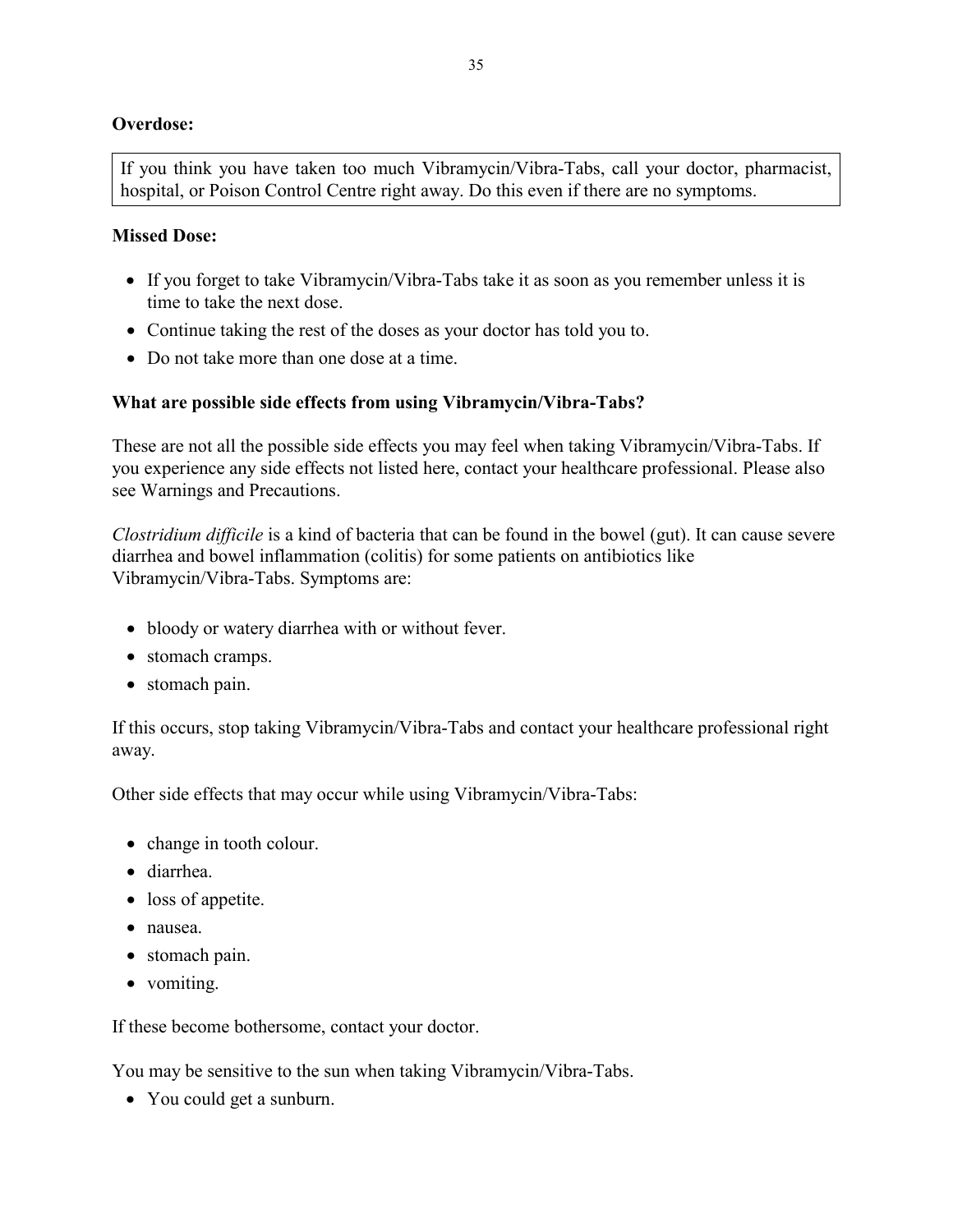- If you will be in direct sunlight protect your skin, use sunscreen.
- Avoid excessive sunlight.
- Avoid tanning beds.
- Stop using Vibramycin/Vibra-Tabs if you become sensitive to the sun. Symptoms of sun sensitivity include rash, blisters or skin break outs.

| Serious side effects and what to do about them         |                                      |              |                                   |
|--------------------------------------------------------|--------------------------------------|--------------|-----------------------------------|
|                                                        | Talk to your healthcare professional |              | Stop taking drug                  |
| Symptom / effect                                       | Only if severe                       | In all cases | and get immediate<br>medical help |
| <b>UNKNOWN</b>                                         |                                      |              |                                   |
| Pain or difficulty swallowing                          | V                                    |              |                                   |
| Rash                                                   | Ń                                    |              |                                   |
| Yeast infection                                        |                                      | $\sqrt{}$    |                                   |
| Hypersensitivity (allergic)                            |                                      |              |                                   |
| reaction.                                              |                                      |              |                                   |
| Symptoms are:                                          |                                      |              |                                   |
| difficuly breathing.                                   |                                      |              |                                   |
| fast heartbeat.                                        |                                      |              | V                                 |
| dizziness.                                             |                                      |              |                                   |
| itching.                                               |                                      |              |                                   |
| rash.                                                  |                                      |              |                                   |
| skin blistering.                                       |                                      |              |                                   |
| Autoimmune adverse drug                                |                                      |              |                                   |
| reactions.                                             |                                      |              |                                   |
| Symptoms are:                                          |                                      |              | V                                 |
| swelling of hands and feet.                            |                                      |              |                                   |
| muscle and joint pain.<br>$\qquad \qquad \blacksquare$ |                                      |              |                                   |
| rash.<br>$\blacksquare$                                |                                      |              |                                   |
| Benign intracranial hypertension                       |                                      |              |                                   |
| (high blood pressure in the                            |                                      |              |                                   |
| brain).                                                |                                      |              |                                   |
| Symptoms are:                                          |                                      |              |                                   |
| headache.                                              |                                      |              | $\sqrt{}$                         |
| nausea.                                                |                                      |              |                                   |
| vomiting.<br>$\qquad \qquad \blacksquare$              |                                      |              |                                   |
| visual disturbances (e.g.<br>$\overline{\phantom{0}}$  |                                      |              |                                   |
| blurred vision, double                                 |                                      |              |                                   |
| vision, blank spots).                                  |                                      |              |                                   |

If you have a troublesome symptom or side effect that is not listed here or becomes bad enough to interfere with your daily activities, talk to your healthcare professional.